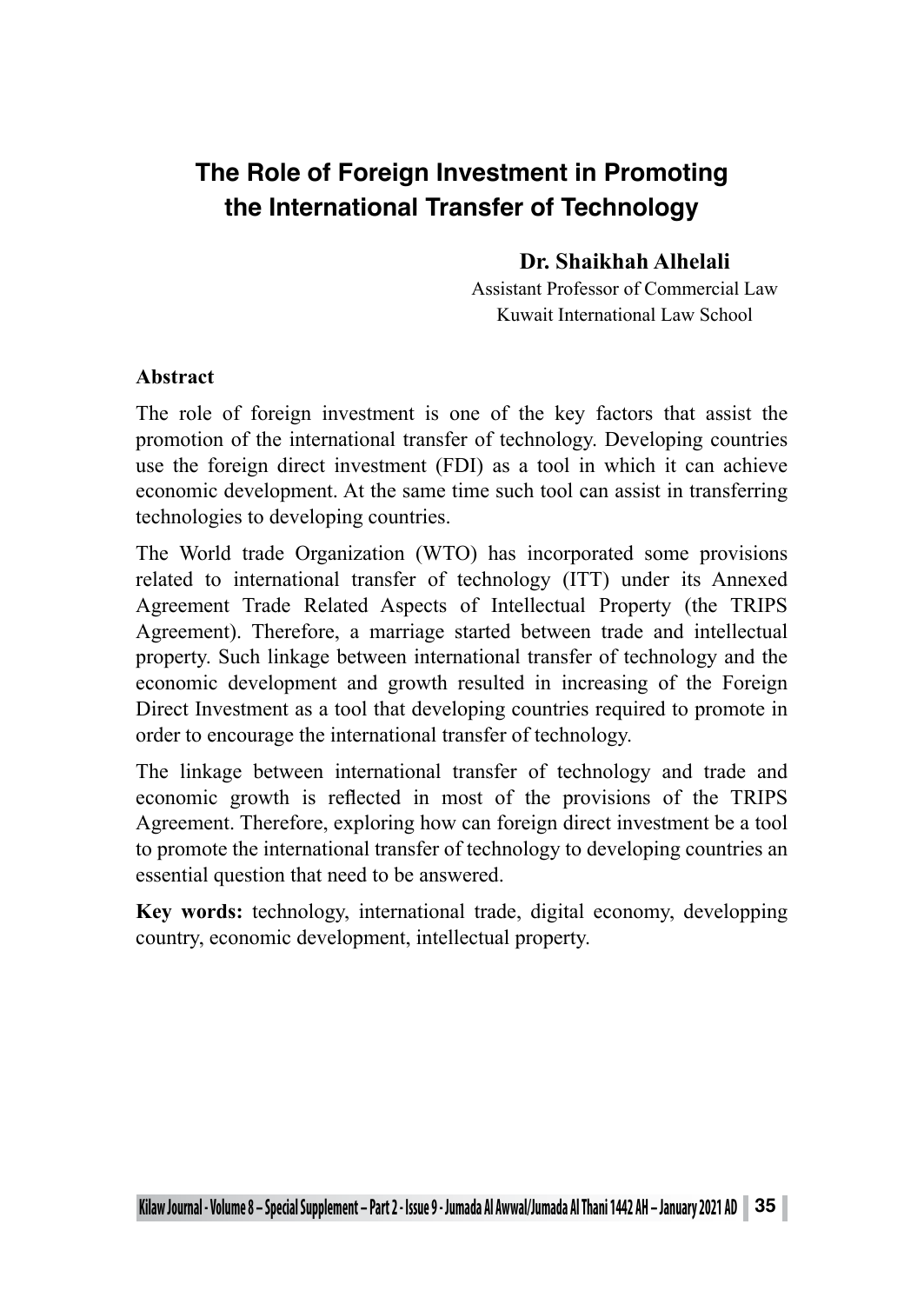## **Introduction**

No one denies the importance of international transfer of technology (ITT) to developing countries. Intellectual creativity plays a key role in economic development for all countries, worldwide<sup>(1)</sup>. That is why countries protect all types of intellectual property (IP) rights, providing an IP owner a number of exclusive rights that are protected by  $law^{(2)}$ . Whenever a country lacks effective legal protection for IP rights, it will be less attractive with regard to foreign investment in IP or patents $(3)$ .

Transferring such technologies on the international level requires international enforcement to market transactions to developing countries. In fact, ITT is defined as "the process of transferring technology as a total system from the IP owner in a developed country (transferor) to a secondary user or recipient in a developing country (transferee) in a way that enables the transferee to absorb the technology and use all IP rights related to such technology independently for the purpose of achieving the TRIPS objectives<sup>"(4)</sup>. As per such transfer, the transferee can get access to technical information related to such technology.

The promotion of ITT increases the capabilities of developing countries and assists them to gain more independency. This will lead to more economic development. This is why the Agreement on Trade-Related Aspects of Intellectual Property Rights (TRIPS Agreement) fosters, to some extent, ITT to developing countries through foreign direct investment (FDI).

The Legal concept of the International transfer of Technology (ITT) will be the subject of Part 1 of this research paper, in which have a look on the definition of international transfer of technology in the related conventions, treaties and agreements, in addition to some international concerned organizations such World Intellectual Property Organization (WIPO), World Trade Organization (WTO), The Organization for Economic Co-Operation and Development (OECD)...etc.

Moving to Part 2 FDI as a tool for promoting International Transfer of

<sup>(1)</sup> Suerie Moon, 'Meaningful Technology Transfer to the LDCs: A Proposal for a Monitoring Mechanism for TRIPS Article 66.2: ICTSD Programme on Innovation, Technology and Intellectual Property. ICTSD' (2011) <http://ictsd.org/downloads/2011/05/technology-transfer-to-the-ldcs.pdf> accessed 11 January 2017.

<sup>(2)</sup> WIPO, ‹What is Intellectual Property?› (WIPO-Administered Treaties, n.d.) <http://www.wipo.int/ edocs/pubdocs/en/intproperty/450/wipo\_pub\_450.pdf> accessed 12 February 2017.

<sup>(3)</sup> Daniel J Gervais, ‹Intellectual Property, Trade & Development: The State of Play› [2005] 74(2) Fordham Law Review 505-535

<sup>(4)</sup> Shaikhah Alhelali, *The International Transfer of Technology under the TRIPS Agreement.* Unpublished manuscript*,* University of Nottingham for the degree of Doctor of Philosophy at the School of Law*,* 2017.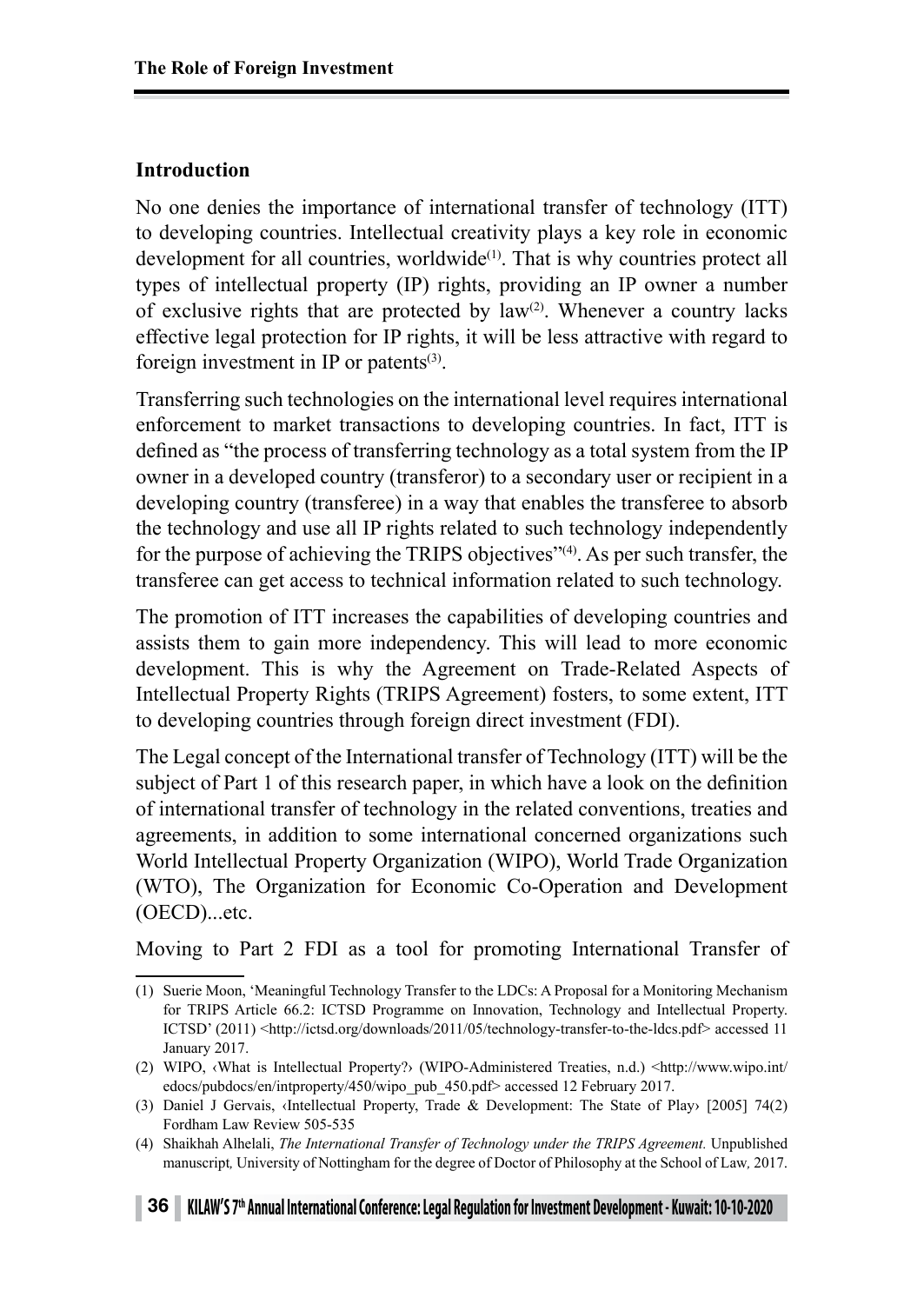Technology (ITT). This includes highlight of the most common FDIs. Lastly, the conclusion with some recommendations will be proposed.

## **Part 1- The Legal Concept of International Transfer of Technology (ITT) to Developing Countries**

Looking deeply in the existence definitions in literature about the ITT leads to having several definitions for the ITT in a way that it seems to be difficult to differentiate between ITT and technology diffusion. A developing country has to know what the transfer contents are and how can it be achieved and when can that be. Defining ITT is a key part of any research related to how to achieve economic development through ITT. Such a definition will avoid the analysis and evaluation of situations that do not have any linkage to ITT.

Many international agreements and treaties, in addition to specialized institutions and organizations in the same field try to address the importance of ITT, how to promote it and its effects on developing countries and least developing countries (LDCs). Nevertheless, rarely we can find a definition of the ITT that enables us to build a clear understanding of what the concept is really about and how can it be achieved. Promoting ITT to developing countries requires as primary step to build a clear understanding of the concept of ITT.

ITT must be dealt with as a global package or a total system. the licensee (host developing country) is expected to obtain all information, technical assistance, IP rights, equipment…etc. and then enabling the licensee to produce the same, either the technology itself or the products or equipment or services that have the same quality standards of the licensor with the licensor's technology<sup>(5)</sup>.

It is important to ensure that contents of this total system or global package or total system shall be left open 'until the goal is achieved'(6). The contents of the ITT shall include various types of transactions like the assignment, sale and licensing of all forms of IP and patents, know-how and technical expertise, whenever applicable. For instant, it must clearly specify all related forms of 'feasibility studies, plans, diagrams, models, instructions, guides, formulae, basic or detailed engineering designs, specifications and equipment for training, services involving technical advisory and managerial personnel, and personnel training'(7).

<sup>(5)</sup> ICC, *ICC International Technology Transfer Contract* (ICC Publication No 674 2009) 9–10.

<sup>(6)</sup> ibid.

<sup>(7)</sup> UNCTAD, ‹Transfer of Technology› [2001] n.d UNCTAD Series on Issues in International Investment Agreements http://unctad.org/en/docs/psiteiitd28.en.pdf, accessed 9 September 2016.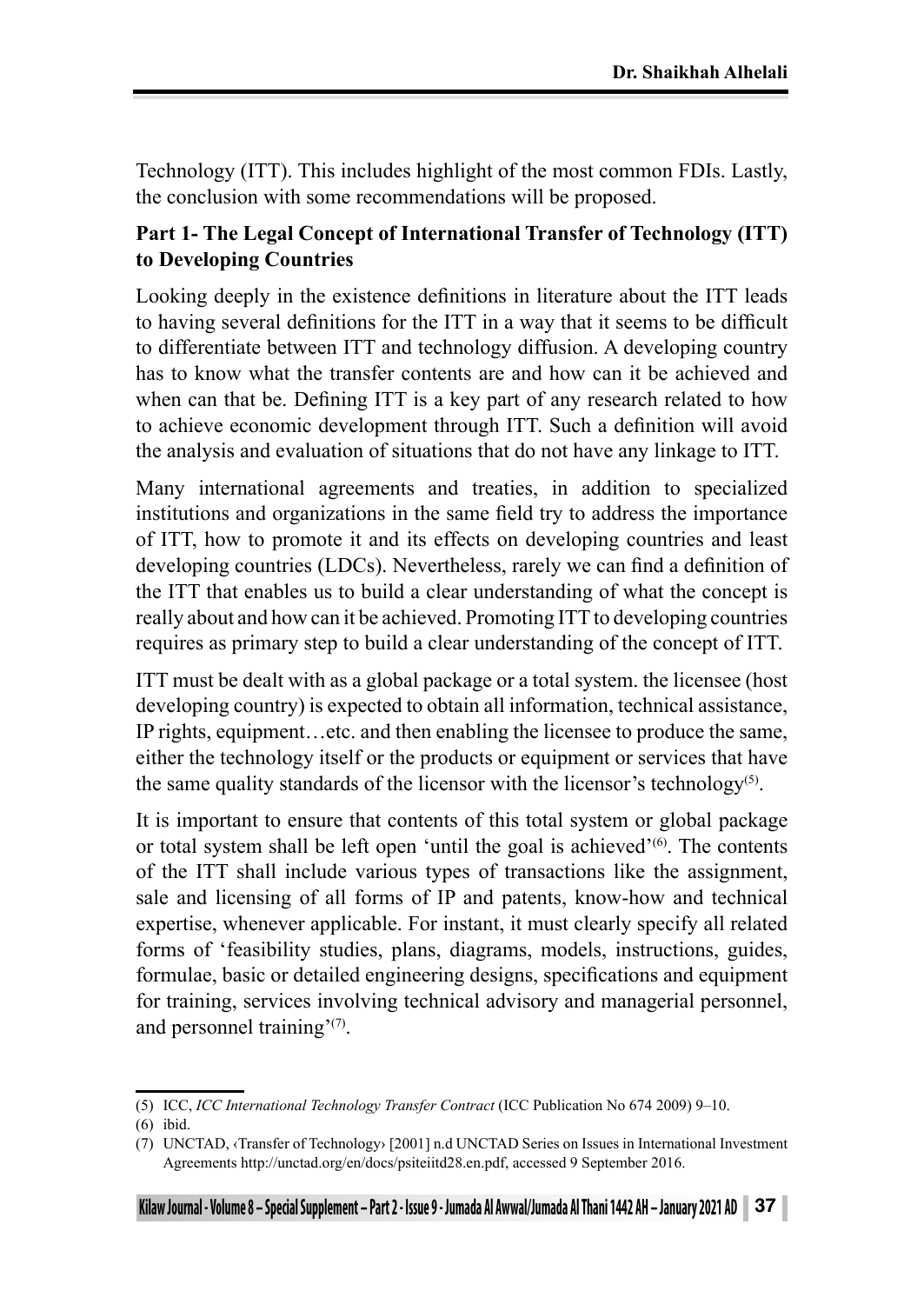Depending on the dynamic nature of the technology itself, a full bundle of technology might be required sometimes in order to produce the same product. In other types of technologies, a product may require different types of technology, for example, a digital camera may require different types of technology for image capture, storage, transmission and so  $\text{on}^{(8)}$ . Also, with respect to software, a separate application would usually constitute a distinct technology on this basis<sup>(9)</sup>.

#### **1.1.1: The TRIPS Agreement:**

A successful ITT shall achieve the objectives stated in the TRIPS Agreement. Articles 7 and 8 state a set of objectives like:

- a) preventing any abuse of IP rights by their holders,
- b) resorting to practices that unjustifiably limit trade,
- c) the promotion of technological innovation,
- d) the encouragement of the transfer and dissemination of technology and the establishment of measures to protect public health and nutrition $(10)$ .

To promote ITT in developing countries, we have to assure that the method used confirms the following:

- a) ITT is treated as total system or a global package.
- b) ITT provisions in the method of transfer address the objectives of the TRIPS agreement.
- c) The types of technology required must be in line with the state's economic development plans.
- d) The transfer must result in enabling the host developing country to produce the same technology independently.

Although the TRIPS Agreement includes some provisions related to ITT, to some contents, but it has not defined it. The provisions available in the TRIPS Agreement related to the responsibility of developed countries to provide technical support and cooperation. The TRIPS Agreement sets out a number of objectives in Article 7. The enforcement of IP protection should

<sup>(8)</sup> Steven D Anderman and John Kallaugher, *Technology Transfer and the New EU Competition rules: Intellectual Property Licensing after Modernisation* (Oxford UP 2006).

<sup>(9)</sup> ibid.

<sup>(10)</sup> TRIPS Council, *Special Discussion on Intellectual Property and Access to Medicines*, IP/C/M/31, (July 10, 2001) <https://docs.wto.org/dol2fe/Pages/FE\_Search/FE\_S\_S009-DP.aspx?language=E&Ca talogueIdList=90911&CurrentCatalogueIdIndex=0&FullTextSearch=>, accessed 15 November 2016.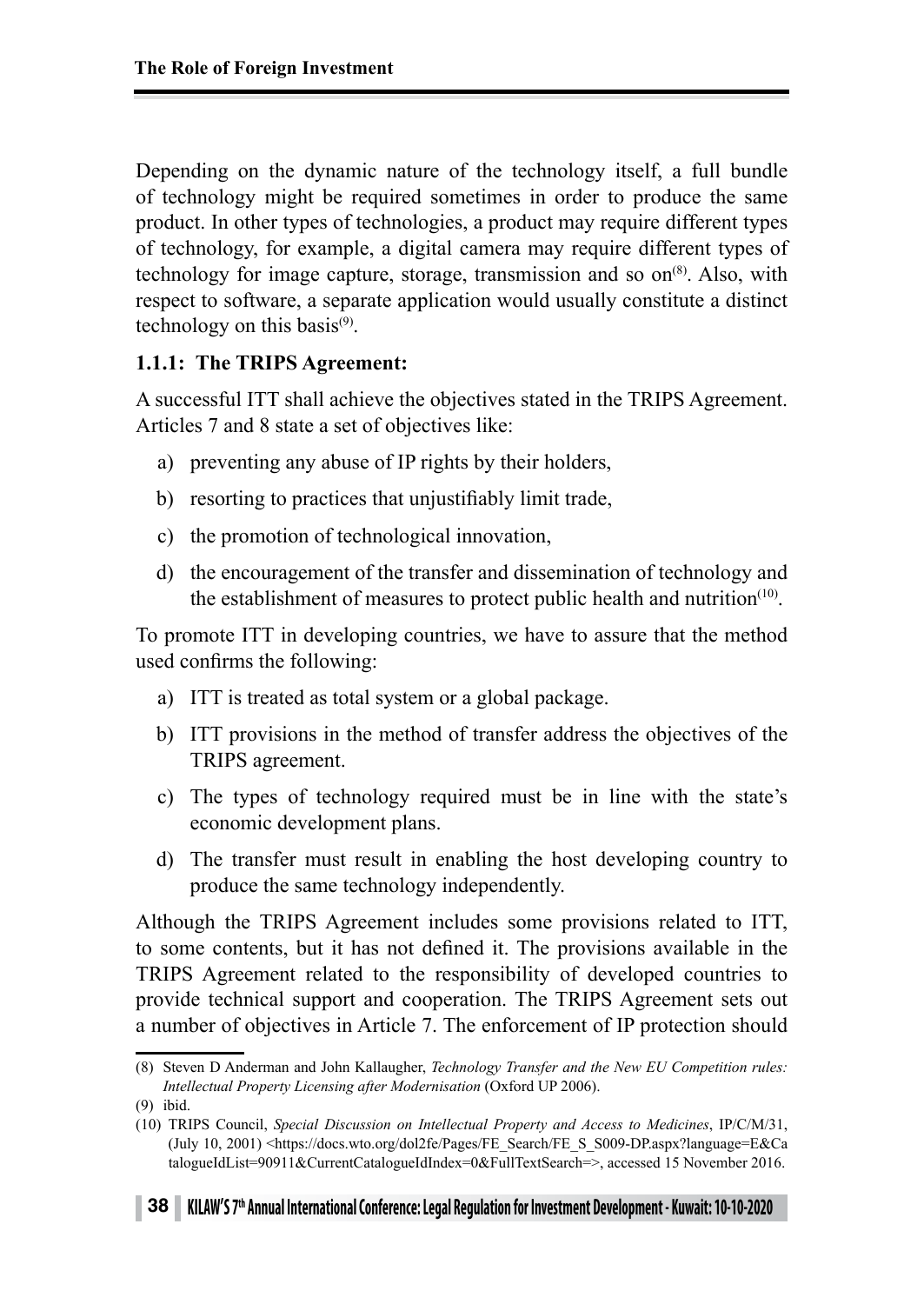contribute to the promotion of technological innovation and to the transfer and dissemination of technology, to the mutual advantage of producers and users of technological knowledge and in a manner conducive to social and economic welfare and to the balance of rights and obligations<sup>(11)</sup>.

Therefore, technological innovation, the transfer and dissemination of technology, and the production and use of technological knowledge are the first three objectives, and their main focus is technological development. At the same time, these objectives may not affect all types of IP rights<sup> $(12)$ </sup>. The two objectives related to social and economic welfare and the balancing of rights and obligations apply to all types of IP rights, as they have a broader context $(13)$ 

The principles of the TRIPS Agreement are set out in Article 8, which is entitled 'Principles'. The principles are mentioned in two provisions of Article 8. Article 8.1 empowers Members of the WTO to adopt measures in the interests of the protection of public health and nutrition, and the promotion of the public interest in certain sectors of vital importance to their socioeconomic and technological development. The measures that are adopted must be consistent with the provisions of the TRIPS Agreement<sup> $(14)$ </sup>.

Article 8.2 states that appropriate measures, as long as they are consistent with the provisions of the TRIPS Agreement, may be needed for the prevention of the abuse of IP rights by right holders or the resort to practices that unreasonably restrain trade or adversely affect  $TOT^{(15)}$ . It is important to note that the condition that any measures must be consistent with the provisions of the TRIPS Agreement exists only in the TRIPS Agreement: neither the Paris Convention nor the Berne Convention contains comparable statements<sup>(16)</sup>.

The objectives and principles of the TRIPS Agreement are of great importance as they reflect various issues that are important to developing countries. First, the objectives and principles actually include an express recognition of the policy objectives that are fundamental to the new international IP law established by the TRIPS Agreement. Moreover, the objectives and principles of the TRIPS Agreement address the wider public interest agenda and are not

<sup>(11)</sup> TRIPS Agreement (entered into force 1 January 1995) art 7.

<sup>(12)</sup> PK Yu, 'The Objectives and Principles of the TRIPS Agreement' (2013) < http://scholarship.law.tamu. edu/cgi/viewcontent.cgi?article=1456&context=facscholar > accessed 2 January 2016.

<sup>(13)</sup> ibid.

<sup>(14)</sup> TRIPS Agreement (entered into force 1 January 1995) art 8.1.

<sup>(15)</sup> TRIPS Agreement (entered into force 1 January 1995) art 8.2.

<sup>(16)</sup> World Intellectual Property Organization (WIPO), 'Implication of the TRIPS Agreement on Treaties Administered by WIPO' [2012] ND(ND) WIPO Publication No. 464 E 1-83.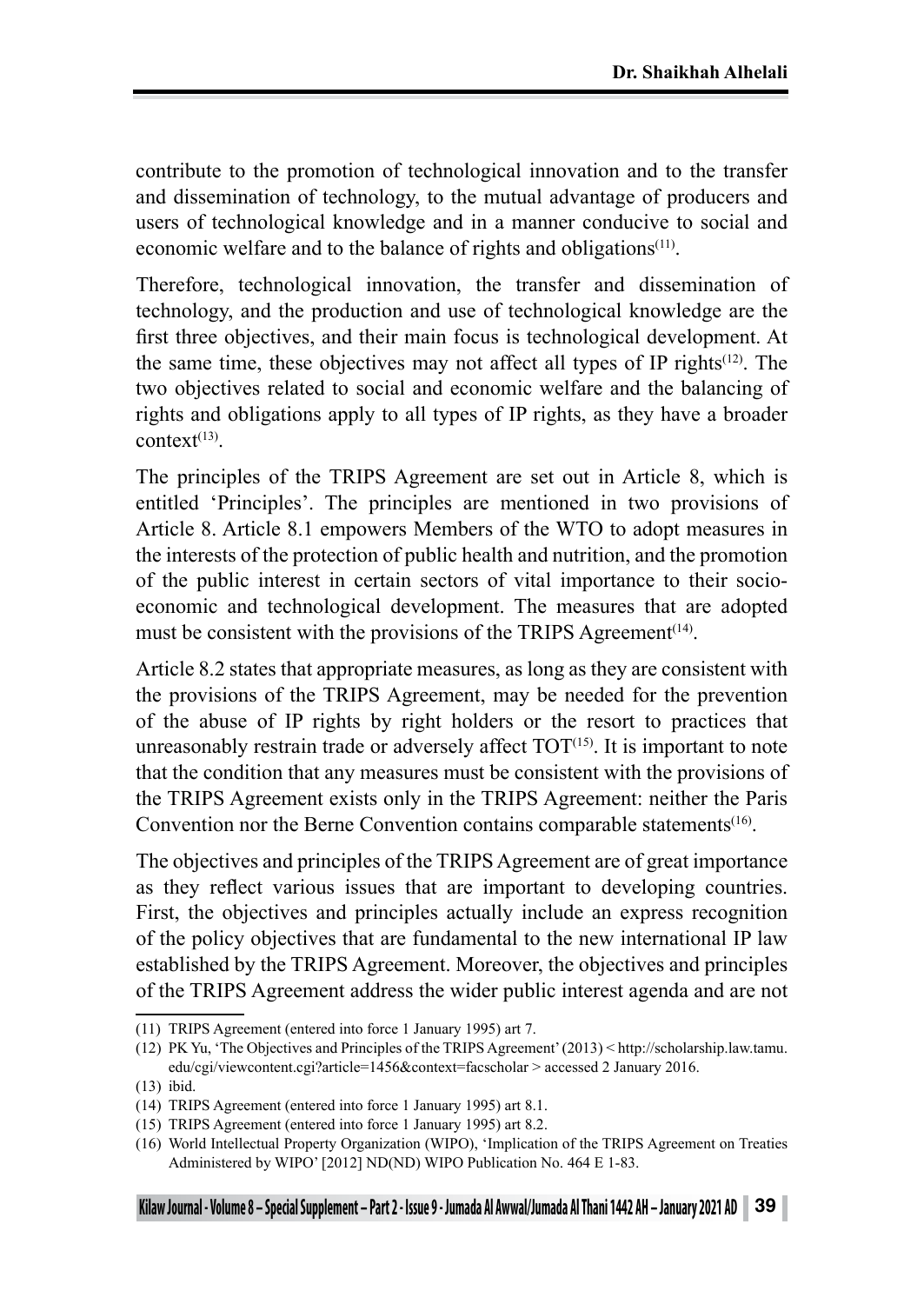just peripheral objectives and principles $(17)$ .

## **1.1.2 The UNCTAD's Transfer of Technology Code**:

It defines technology as the 'systematic knowledge for the manufacture of a product, for the application of a process or for the rendering of a service<sup> $(18)$ </sup>. When analysis this definition, it is understood that this type of definition excludes from its scope some important transactions that may include transfer of technology such as mere sale or lease of goods<sup> $(19)$ </sup>.

**1.1.3 The Organization for Economic Co-Operation and Development (OECD):** OECD defines technology<sup>(20)</sup> as 'the systematic knowledge for the manufacture of a product, for the application of a process or for the rendering of a service, including any integrally associated managerial and marketing techniques'(21).

We have to highlight that technology includes not only technical knowledge, know-how, organizational capacity, or methods that are essential to improve the existing processes or products but also it shall include entrepreneurial expertise and professional know-how(22).

## **1.1.4 The World Intellectual Property Organization (WIPO):**

It defines ITT as "The process by which a technology, expertise, know-how or facilities developed by one individual, enterprise or organisation is transferred to another individual, enterprise or organisation. Effective technology transfer results in commercialization of a new product or service or in the improvement of an existing product or process"(23). In practice, what constitutes technology, as per its dynamic nature, can vary based on the culture and the level of development.

It is important to provide a definition that can be in line with the TRIPS objectives

<sup>(17)</sup> Alison Slade, '*Articles 7 and 8 of the TRIPS Agreement: A Force for Convergence within the International IP System*' (2011) The Journal of World Intellectual Property Vol. 14, No. 6 413–440.

<sup>(18)</sup> ibid.

<sup>(19)</sup> ibid.

<sup>(20)</sup> The Organisation for European Economic Cooperation (OEEC) was established in 1948 to run the USfinanced Marshall Plan for the reconstruction of a continent ravaged by war. Canada and the US joined OEEC members in signing the new OECD Convention on 14 December 1960. The Organisation for Economic Co-operation and Development (OECD) was officially born on 30 September 1961; see: OECD, <br/>  $\langle$  OECD, n.d) <http://www.oecd.org/about/history/> accessed 14 February 2017.

<sup>(21)</sup> MD Haug, 'The International Transfer of Technology: Lessons that East Europe can learn from the failed Third World Experience' (1992) Harvard Journal of Law & Technology 209.

<sup>(22)</sup> UNCTAD, 'UNCTAD Series on Issues in International Investment Agreements' (2001).

<sup>(23)</sup> WIPO, 'Overview of Contractual Agreements for the Transfer of Technology' (2013) < http://www.wipo. int/export/sites/www/sme/en/documents/pdf/technology\_transfer.pdf > accessed 23 February 2017.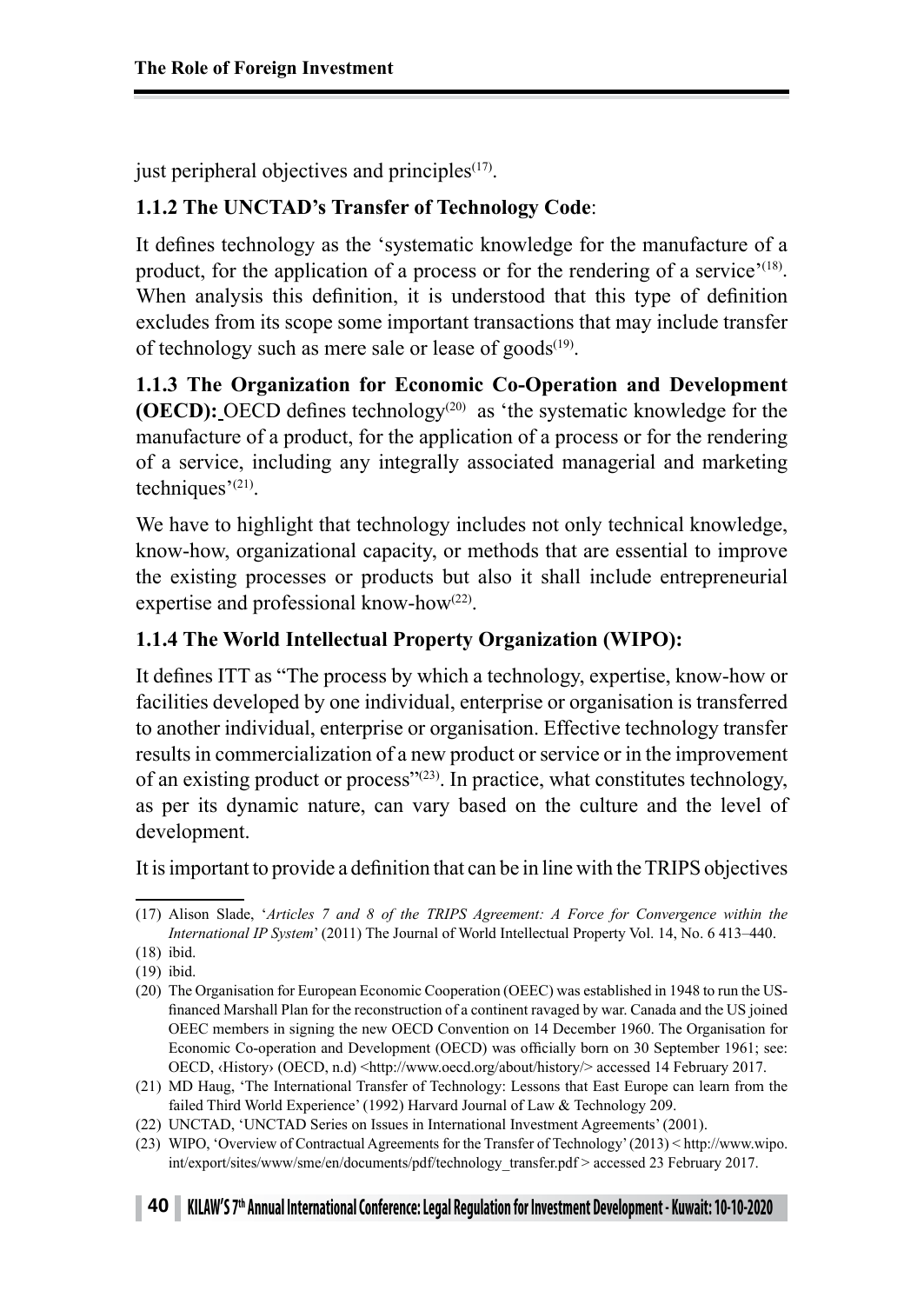and achieve the real purpose of any transfer of technology from foreign investor to a developing country. Therefore, we can propose this definition<sup> $(24)$ </sup>:

A transfer of the technology as a total system from the IP owner in a developed country (transferor) to a secondary user or recipient in a developing country (transferee) in a way that enables the transferee to absorb the technology and use all IP and patents rights related to such technology independently for the purpose of achieving the TRIPS objectives.

In fact, there is confusion between ITT and technology diffusion. The definition set out here stands on three main issues as follows:

- a) the transfer shall be dealt with as a total system, so the content of the technology is important.
- b) the two main parties shall make this transfer: the developed and the developing country.
- c) "The objective of such a transfer is to build absorbing capacity through enabling the transferee to use all IP and patent rights, including the right to reuse, resell, and reproduce the same transferred technology in the future independently by the developing country $\frac{y(25)}{25}$ .

In contrast, technology diffusion provides general knowledge about the new technologies and its application in new market. Nevertheless, it does not transfer the technology to the transferee $(26)$ .

## **Part 2- FDI as a Mechanism of Promoting International Transfer of Technology (ITT)**

#### **2.1 Foreign Direct Investment (FDI):**

Nowadays most of the developing countries set out its strategies and policies that encourage the promoting of FDI. Such promotion used to take the form of reducing restrictions and bans on foreign investment<sup>(27)</sup>. Comparing this to

<sup>(24)</sup> Shaikhah Alhelali, *The International Transfer of Technology under the TRIPS Agreement- Thesis submitted to the University of Nottingham for the degree of Doctor of Philosophy at the School of Law,* 2017.

<sup>(25)</sup> Shaikhah Alhelali, *The International Transfer of Technology under the TRIPS Agreement- Thesis submitted to the University of Nottingham for the degree of Doctor of Philosophy at the School of Law,* 2017.

<sup>(26)</sup> Ibid.

<sup>(27)</sup> UNCTAD, *The Role of International Investment Agreements in Attracting Foreign Direct Investment to Developing Countries*, (2009: New York and Geneva) p.p

<sup>1:10</sup> available online at: https://unctad.org/system/files/official-document/diaeia20095\_en.pdf accessed 16 Sep 2020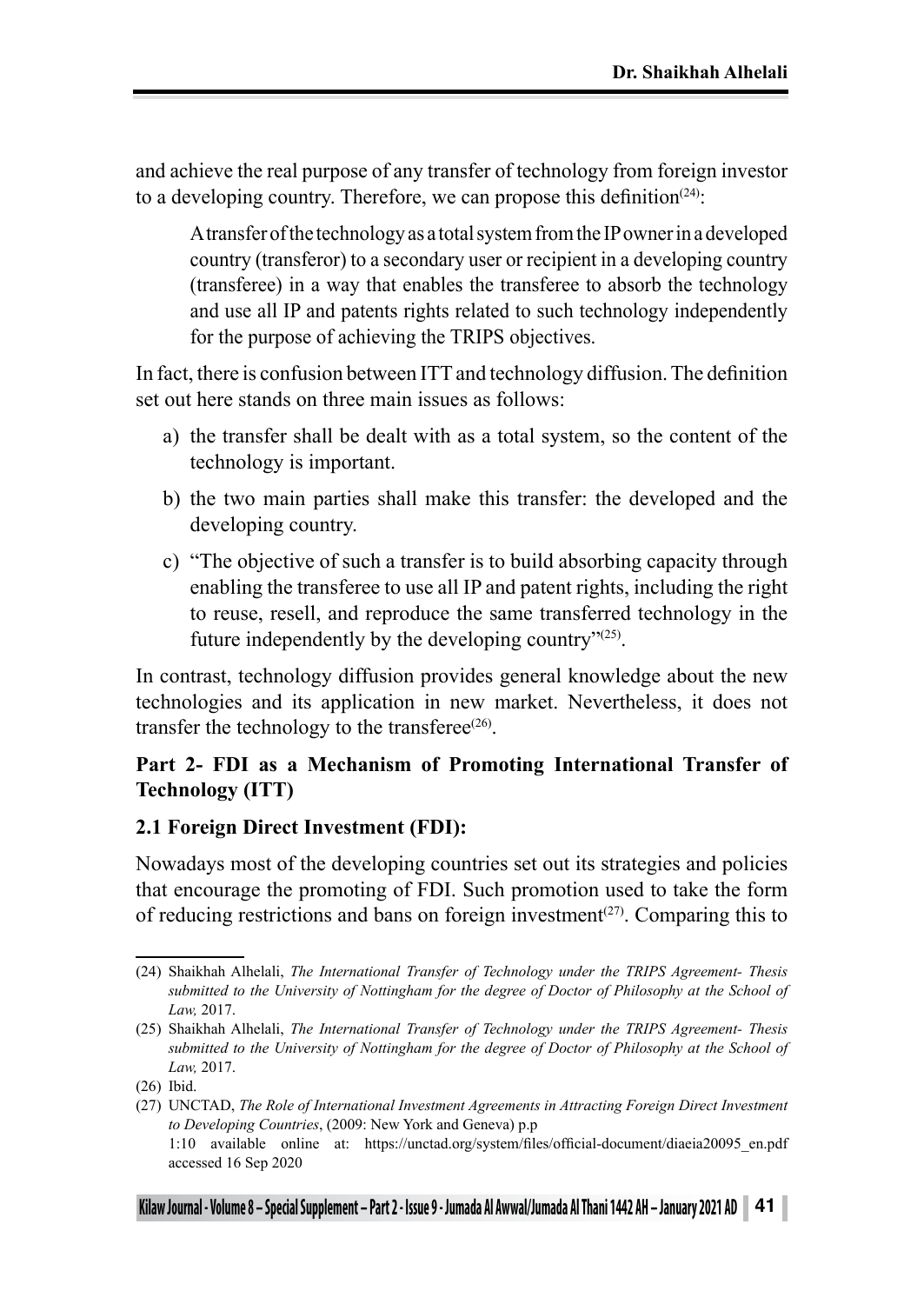the position before mid of 1980s there were a number of restrictive laws and regulations, in addition to controlling policies that limit FDI in developing countries(28).

Attracting FDI is a target that cannot be achieved without effective real contributions from both parties: investor and a developing country. Generally speaking, FDI is considered "an integral part of an open and effective international economic system and a major catalyst to development"<sup>(29)</sup>. Taking into consideration that such target cannot be achieved if developing country had not that established a good and attractive legal and commercial framework for FDI. As this is essential in order to promote the high quality FDI to any developing country.

On the other hand, the foreign investor or developed country can contribute to facilitate developing countries to "access to international markets and technology, and ensure policy coherence for development more generally; use overseas development assistance (ODA) to leverage public/private investment projects"<sup>(30)</sup>.

No one denies the importance of FDIs to developing countries to achieve economic development and welfare. Over the past two decades, the world noticed that both FDI and international trade have grown significantly $(31)$ .

In fact, the United Nations has not international list or convention for developing countries. Nevertheless, it has list for LDCs, moreover it identifies developing regions and developed regions or areas<sup>(32)</sup>. The WTO agreement identifies three groups of countries: developed, developing and least developed countries (LDCs). Nevertheless, the WTO has not defined these three groups.

As it is well known that the WTO doesn't provide specific lists for classifying countries according to their economic level. WTO members self-define themselves as either developed, developing or LDC, but any other member

<sup>(28)</sup> Ibid.

<sup>(29)</sup> OCED, Foreign Direct Investment for Development- Maximising benefits, Minimising costs, (2002: Paris) pp. 1:14

<sup>(30)</sup> OCED, Foreign Direct Investment for Development- Maximising benefits, Minimising costs, (Paris, 2002) pp. 1-14.

<sup>(31)</sup> World Economic Forum, *Foreign Direct Investment as a Key Driver for Trade, Growth and Prosperity: The Case for a Multilateral Agreement on Investment*, ( 2013: Swizerland) Available online at: https:// www3.weforum.org/docs/GAC13/WEF\_GAC\_GlobalTradeFDI\_FDIKeyDriver\_Report\_2013.pdf, accessed in 20 Sep 2020.

<sup>(32)</sup> UN Statistic Division , ‹Composition of Macro Geographical (Continental) Regions, Geographical Sub-regions, and Selected Economic and Other Groupings› (UN Statistic Division, n.d) http://unstats. un.org/unsd/methods/m49/m49regin.htm#developed, accessed 25 December 2016.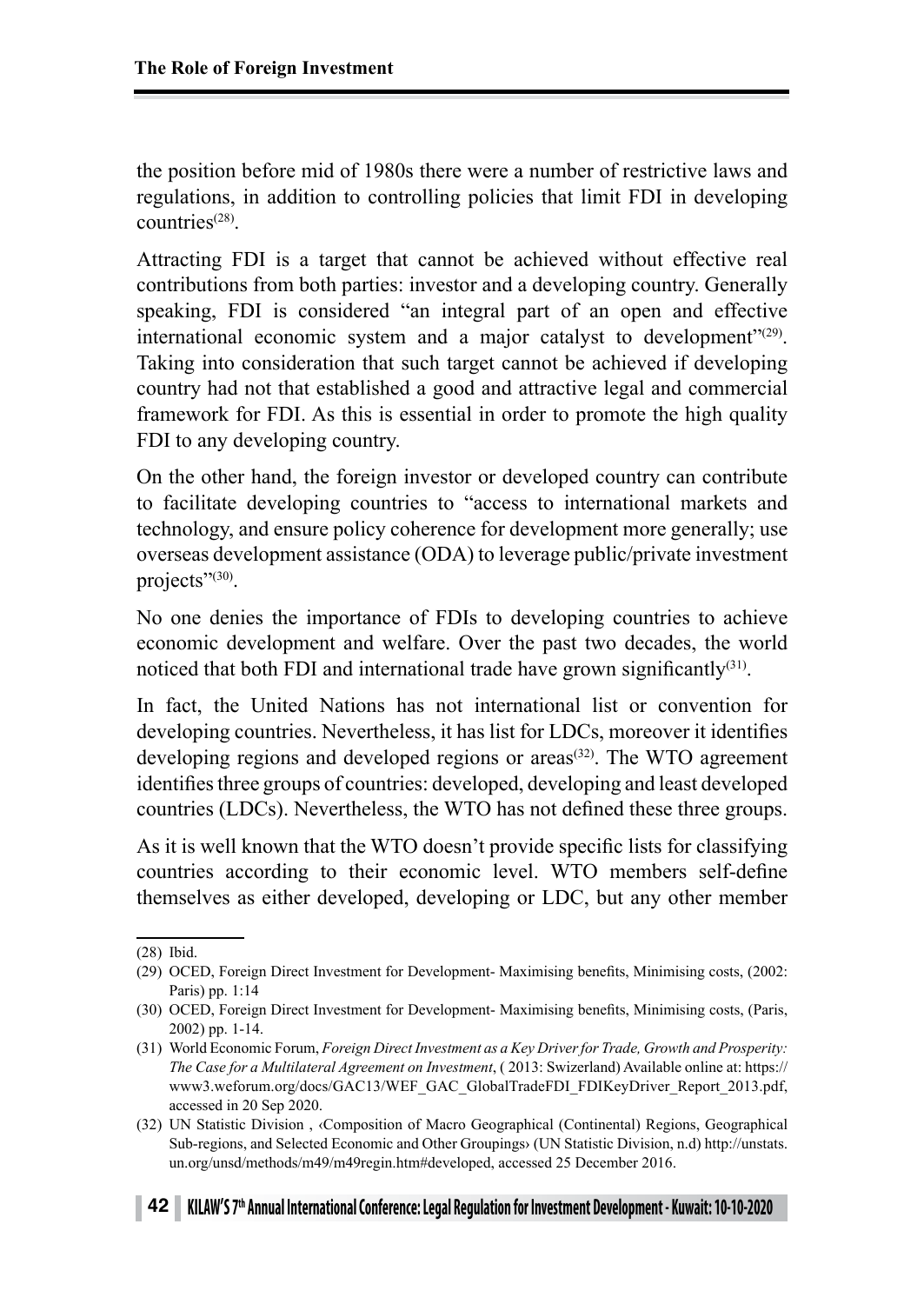can challenge this definition<sup> $(33)$ </sup>. Kuwait declared itself developing countries under the  $WTO^{(34)}$ .

#### **2.2 FDI and the international transfer of technology (ITT):**

FDI is a traditional method used for promoting ITT to developing countries. In fact, it is the most favored one from the viewpoint of developed countries<sup>(35)</sup>.

The importance of FDI, as a type of commercial dealing, has grown dramatically as a major form of international capital transfer over the past  $decade^{(36)}$ . In addition, it has become a major catalyst for development and an integral part of an open and effective international economic system $(37)$ .

On the other hand, developing countries look at FDI as an essential method for adopting new technologies in their local markets. Through the direct involvement of foreign partners, there are ample opportunities to transfer these new technologies directly to new markets<sup> $(38)$ </sup>. FDI, as a mechanism for transferring technology, can improve the host country's economy. In fact, it is considered to be an important source of new technology for the developing world. There some real-world examples that show how FDI has been successful; China is one of the countries that have 'established certain technological capabilities with the help of  $FDI^{\prime(39)}$ .

FDI facilitates ITT, but sometimes it focuses more on technology diffusion and not on ITT itself; thus, we need to look closely at the content of the technology transferred. In addition, FDI might come with a high cost with regard to the

- (33) WTO, ‹Development: Definition. Who are the Developing Countries in the WTO?› (WTO: Development, n.d) https://www.wto.org/english/tratop\_e/devel\_e/d1who\_e.htm, accessed 28 January 2017.
- (34) WTO, ‹6 Ways the WTO can Help Countries Develop› (WTO: Help Countries Develop, 26 September 2016) https://www.wto.org/english/thewto\_e/whatis\_e/10thi\_e/10thi06\_e.htm, accessed 28 January 2017.
- (35) MD Haug, 'The International Transfer of Technology: Lessons that East Europe Can Learn from the Failed Third World Experience' (1992) Harvard Journal of Law & Technology 209. See also: KE Maskus, 'Encouraging International Technology Transfer: UNCTAD-ICTSD Project on IPRs and Sustainable Development. USA: ICTSD and UNCTAD' (2004) < https://www.iprsonline.org/ resources/docs/Maskus%20-%20Encouraging%20International%20ToT-%20Blue%207.pdf > accessed 11 January 2017.
- (36) KA Froot, '*Introduction to "Foreign Direct Investment*' Foreign Direct Investment (Vols 0-226- 26621-4, University of Chicago Press 1993).
- (37) OCED, 'Foreign Direct Investment for Development: Maximising Benefits and Minimising Costs' (2002) < https://www.oecd.org/investment/investmentfordevelopment/1959815.pdf >, accessed 15 December 2016.
- (38) SY Tong, 'Foreign Direct Investment, Technology Transfer and Firm Performance' (Hong Kong, 2011) < http://hiebs2.hku.hk/public/working\_papers/pdf/wp1023.pdf >, accessed 19 December 2016.
- (39) UNCTAD, ‹Foreign Direct Investment, the Transfer and Diffusion of Technology, and Sustainable Development› [8 December 2010] General (ND) Trade and Development Board, UNCTAD <http:// unctad.org/en/docs/ciiem2d2\_en.pdf> accessed 3 November 2016.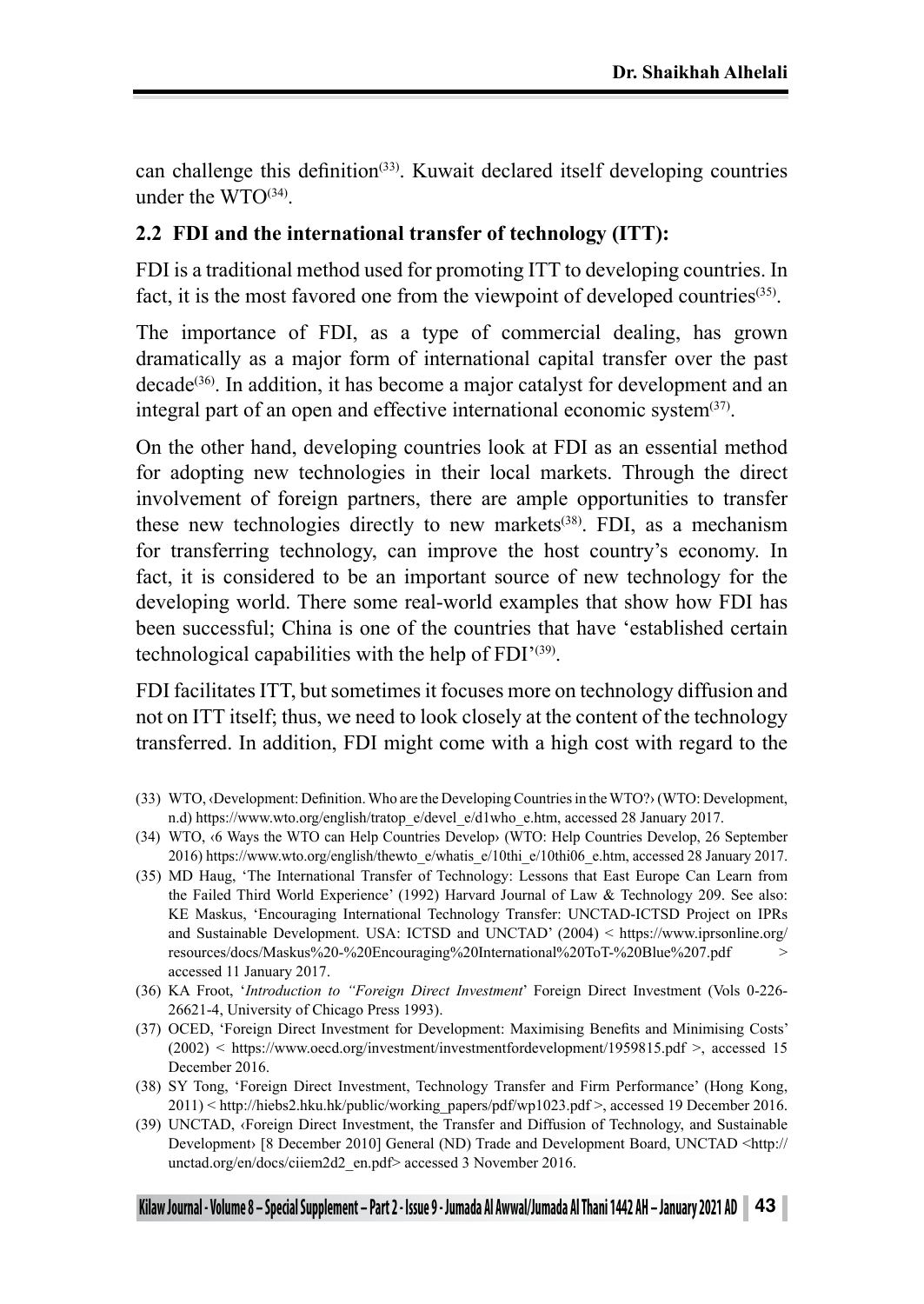financial capabilities of developing and least developed countries. Further, there may be a lack of positive linkages between the partners in the FDI and the local communities(40).

Despite the benefits of FDI as a mechanism for ITT, most developing countries are not able to attract FDI flows for several reasons. Attracting FDI flows requires certain attractive strategies and policies for foreign investments in the host country<sup>(41)</sup>.

In addition, the role of the developed countries is crucial to ITT through FDI. Therefore, there have been measures, incentives and efforts by developed countries to improve the quality and quantity of FDI for developing and least developed countries $(42)$ .

Choosing the most appropriate technology to be transfer to the host developing country is one of the important steps in achieving a successful ITT to developing countries. This depends on a number of factors like:

- a) the expertise of developing country in this field,
- b) the nature of the technology required by the developing country,
- c) the size of the technological gap between the developed and developing countries,
- d) the capacity and the infrastructure of developing country,
- e) the quantity of technical information available in developing country,...  $etc<sup>(43)</sup>$ .

ITT occurs through different types of legal relationships. As mentioned previously, the type is chosen based on different types of factors. Foreign Direct Investment is a channel for promoting the ITT in developing countries. ITT might be transferred through FDI in two different methods. This can take the form of either horizontal transfer or vertical transfer $(44)$ . The horizontal

<sup>(40)</sup> OCED, 'Foreign Direct Investment for Development: Maximising Benefits and Minimising Costs' (2002) < https://www.oecd.org/investment/investmentfordevelopment/1959815.pdf >, accessed 15 December 2016.

<sup>(41)</sup> Louise Groenbech, ‹Technology Transfer through Foreign Direct Investment to Developing Countries –The Role of the Home Country Measures› [2001] (ND) ECLOS <https://www.eolss.net/Sample-Chapters/C15/E1-31-03-01.pdf> accessed 3 November 2016.

<sup>(42)</sup> ibid.

<sup>(43)</sup> Shaikhah Alhelali, *The International Transfer of Technology under the TRIPS Agreement- Thesis submitted to the University of Nottingham for the degree of Doctor of Philosophy at the School of Law,* 2017.

<sup>(44)</sup> Amy Jocelyn Glass and Kamal Saggi, *The Role of Foreign Direct Investment in International Technology Transfer ,* 2008.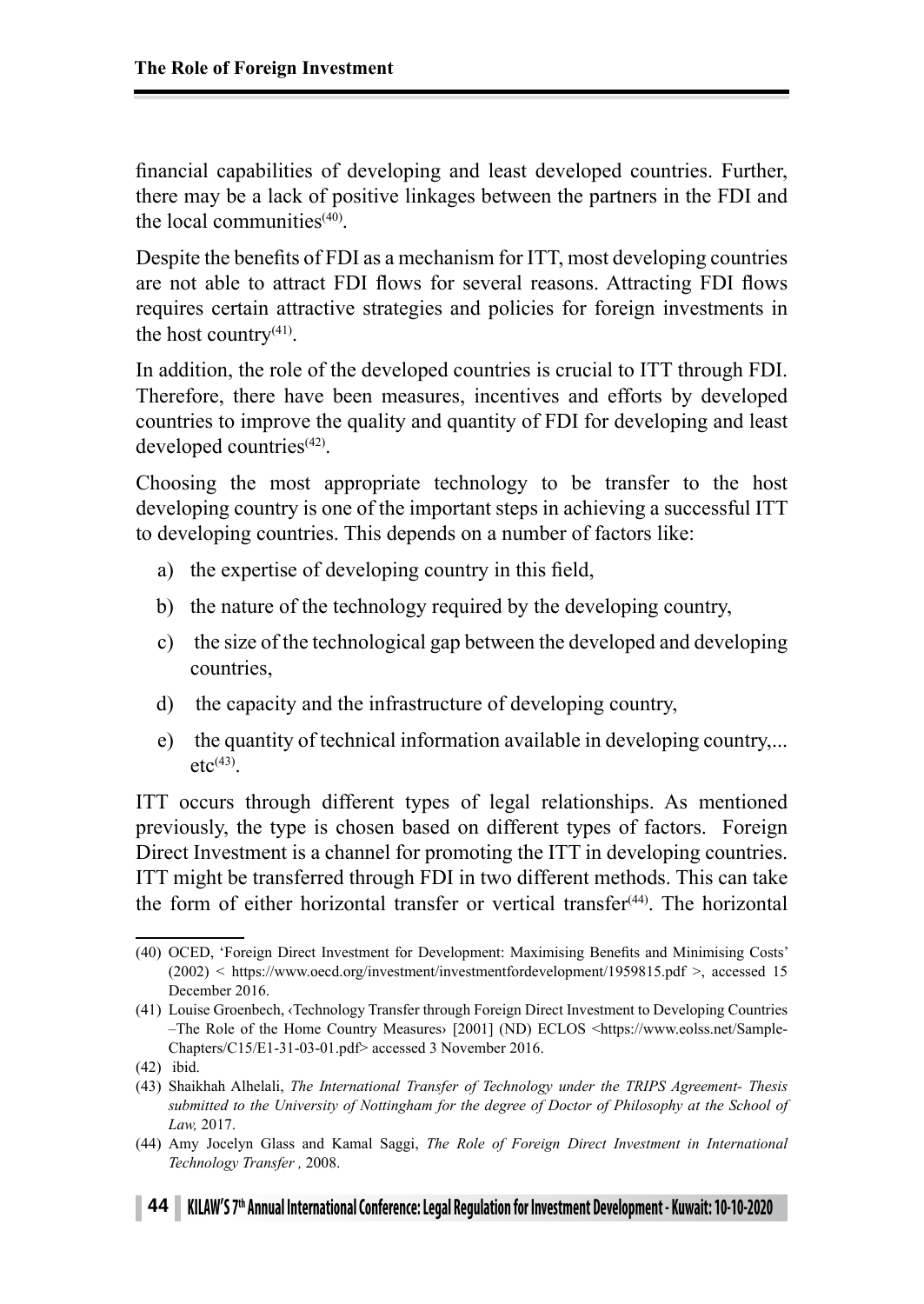transfer occurs when FDI transfers the entire technology required to produce goods or equipment. On the other hand, the vertical transfer occurs in different stages of the production process across countries and the transfer is related to each stage<sup>(45)</sup>.

#### **2.3 forms of FDI:**

There are many different types of FDIs but in for the objective of this research paper, the types of FDIs that is closely used as a tool of ITT will be addressed in order.

#### **2.3.1 Franchising of Goods and Services Agreements**

A franchise or distributorship agreement is a business arrangement whereby the reputation, technical information and expertise of one party is combined with the investment of another party for the purpose of selling goods or rendering services directly to the consumer(46).

According to some scholars, franchising is a variation of licensing, and in some ways is an improvement on mere licensing, because it is accompanied by an on-going relationship between the franchiser and the franchisee. A pure licensing arrangement includes a one-off sale of IP rights by the licensor to the licensee and the subsequent partial loss of control by the former of the quality of the goods produced by the latter under the license $(47)$ .

The concept or the scope of a franchising agreement is based on a trademark or service mark or a trade name and a special design of the premises. Usually, the license of such a mark or name by its owner is combined with the supply of know-how of the technical information, technical services, technical assistance or management services concerning production, marketing, maintenance and administration<sup> $(48)$ </sup>.

Such an agreement for distribution may involve some of the following drawbacks<sup>(49)</sup>: government rules and regulations in the host country,

<sup>(45)</sup> Amy Jocelyn Glass and Kamal Saggi, *The Role of Foreign Direct Investment in International Technology Transfer ,* 2008.

<sup>(46)</sup> () ibid.

<sup>(47)</sup> A. Shamsavari, O Adikibi and Y Taha, 'Technology and Technology Transfer: Some Basic Issues' (UK: Kingston University) < http://eprints.kingston.ac.uk/6629/1/Shamsavari-A-6629.pdf > accessed 1 January 2017.

<sup>(48)</sup> WIPO, 'Overview of Contractual Agreements for the Transfer of Technology' (2013) < http://www.wipo. int/export/sites/www/sme/en/documents/pdf/technology\_transfer.pdf >, accessed 23 February 2017.

<sup>(49)</sup> A Shamsavari, O Adikibi and Y Taha, 'Technology and Technology Transfer: Some Basic Issues' (UK: Kingston University) < http://eprints.kingston.ac.uk/6629/1/Shamsavari-A-6629.pdf >, accessed 1 January 2017.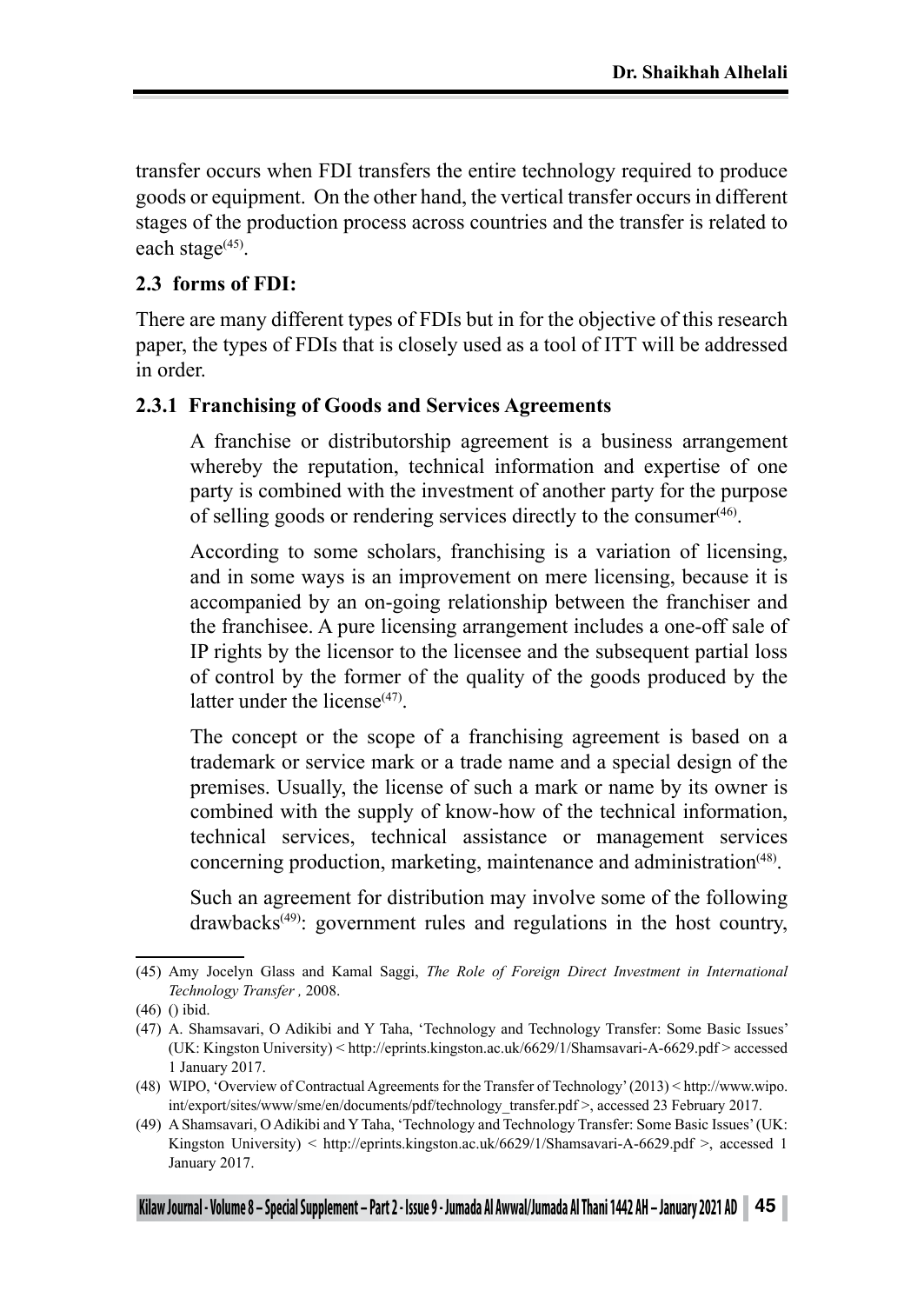some difficulties in finding suitable franchisees, the lack of host country investment, control of the franchisees and the adaption of a franchise to local needs and trademark obstacles.

## **2.3.2 Joint Venture (JV)**:

A Joint Venture is a long-term partnership relationship in which mutual interests are exchanged between the partners involving the pooling of assets and joint management, and profit and risk sharing; it usually occurs between foreign partners and local contractors in the host country $^{(50)}$ .

It includes a package of capital, assets, technology, know-how, technical expertise, patents, incorporated in the operation of the JV project<sup> $(51)$ </sup>. That's why a JV is recognized as a vehicle to promote the international transfer of technology to developing countries as a host of such JV projects<sup>(52)</sup>.

JV is called informal partnership which is built on partnership and cooperation between partners. It is a legal and commercial relationship that can be considered as a mechanism for ITT in developing country. Taking into consideration that ITT shall be well-identified in the JV agreement's terms and conditions such as the scope of work, IP provisions, the level of technical expertise required, training and technical assistance and support. All such terms and conditions shall set out an obligation of the international foreign investor to comply with and achieve in the developing country $(53)$ .

Hence, through this legal, technical and commercial relationship, which used to be a long period relation, a JV can be considered as mechanism that can lead to more independence in technological development for the host developing country as per the requirement of the WTO, the trade related aspect of intellectual property Agreement ( so called the TRIPS Agreement).

<sup>(50)</sup> MD Haug, 'The International Transfer of Technology: Lessons that East Europe Can Learn from the Failed Third World Experience' (1992) Harvard Journal of Law & Technology 209.

<sup>(51)</sup> Philip J Wilson, ‹The Legal Structures Governing Technology Transfers and Joint Ventures with the People›s Republic of China› (1985) 3(1) Berkeley Journal of International Law http://scholarship.law. berkeley.edu/cgi/viewcontent.cgi?article=1026&context=bjil, accessed 4 November 2016.

<sup>(52)</sup> Richard Lihua and David Greenwood, ‹Technology Transfer in International Joint Venture Projects in China ‹ [2000] ND(ND) University of Northumbria http://www.arcom.ac.uk/-docs/proceedings/ ar2000-365-373\_Lihua\_and\_Greenwood.pdf, accessed 4 November 2016.

<sup>(53)</sup> MD Haug, 'The International Transfer of Technology: Lessons that East Europe Can Learn from the Failed Third World Experience' (1992) Harvard Journal of Law & Technology 209.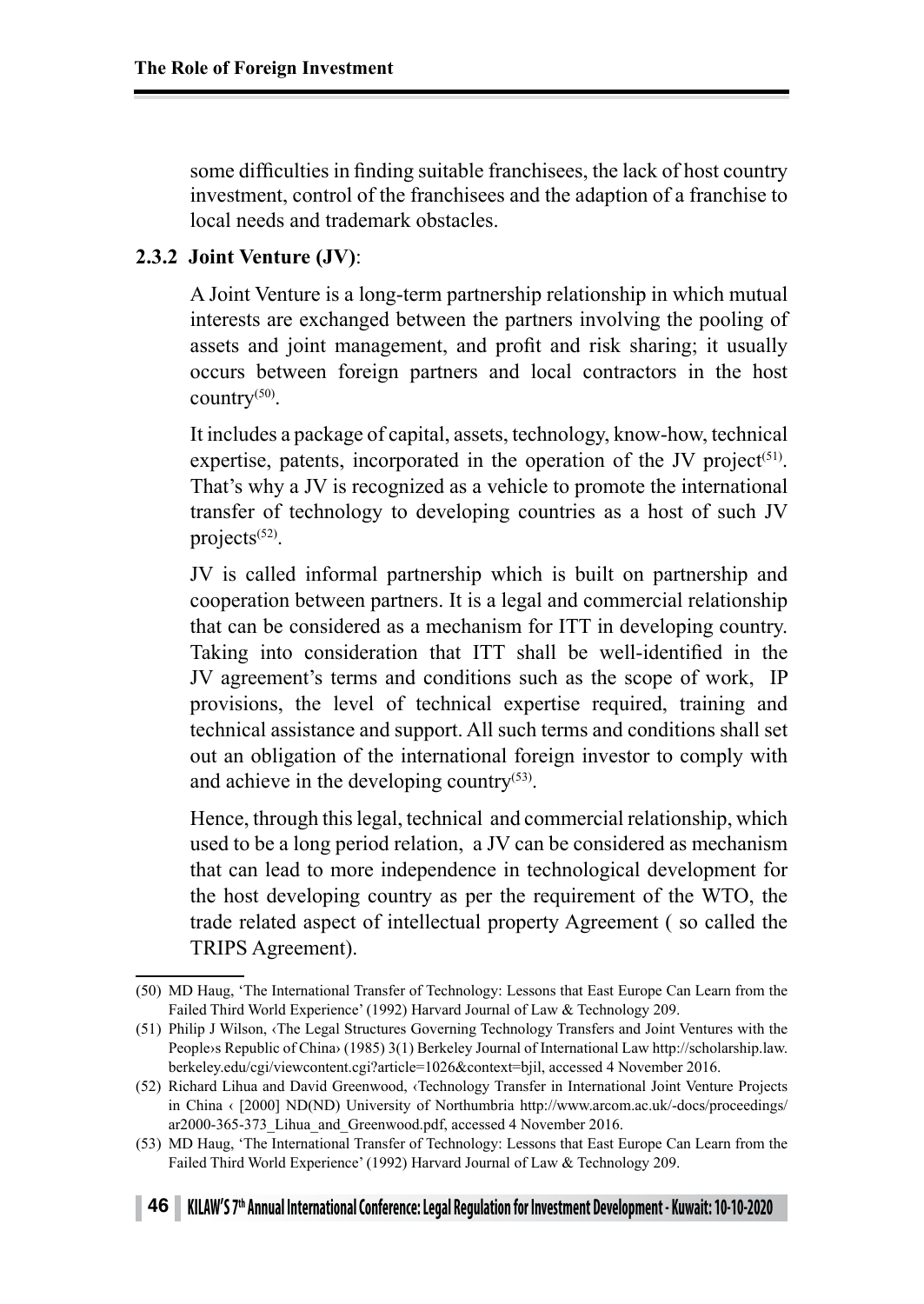### **2.3.3 Turn-key packages:**

The supplier in the turn-key packages incorporates ITT within a package of services and supplies to be provided to the host developing country. Such services and supplies include tools, equipment, machinery, buildings, know-how, IP license, technical expertise …etc. under what is so called a turn-key agreements to developing countries. The contents of services and equipment in the turn-key package agreements signed with representatives of host developing countries<sup>(54)</sup>.

Turn-key packages have two options: either a transfer of new technologies within the entire services and equipment contract to the developing country or a mere sales-service agreement as a turn-key package not including the transfer of new technologies to the developing countries. While the second option may include some technologies related to the operation of the equipment<sup> $(55)$ </sup>.

#### **2.3.4 Technology license agreement:**

It can be considered as "a frequently used means of exploitation of IP, including in the process of commercialization of research results generated in universities and publicly funded research institutions"(56).

The technology license agreement is a method for the exchange of IP between two parties: the IP owner (licensor) and the recipient party (licensee)<sup> $(57)$ </sup>. There are different types of technology license contracts or agreements. Such licenses agreements may include only the technology required or it may include technology in addition to other types of IP that are essential to reproduce, make, use, market, and sell products based on such of technology. Those IP might be for example for new software product, it might include patent, copyright, trademark and trade secret<sup>(58)</sup>.

<sup>(54)</sup> MD Haug, 'The International Transfer of Technology: Lessons that East Europe Can Learn from the Failed Third World Experience' (1992) Harvard Journal of Law & Technology 209.

<sup>(55)</sup> MD Haug, 'The International Transfer of Technology: Lessons that East Europe Can Learn from the Failed Third World Experience' (1992) Harvard Journal of Law & Technology 209.

<sup>(56)</sup> WIPO, 'Successful Technology licensing' (2015) Available at: https://www.wipo.int/edocs/pubdocs/ en/licensing/903/wipo\_pub\_903.pdf, Accessed 7 Oct 2020.

<sup>(57)</sup> WIPO, ‹Successful Technology Licensing› (WIPO 2015) <http://www.wipo.int/edocs/pubdocs/en/ licensing/903/wipo\_pub\_903.pdf> accessed 3 November 2016.

<sup>(58)</sup> WIPO, 'Successful Technology licensing' (2015) Available at: https://www.wipo.int/edocs/pubdocs/ en/licensing/903/wipo\_pub\_903.pdf, Accessed 7 Oct 2020.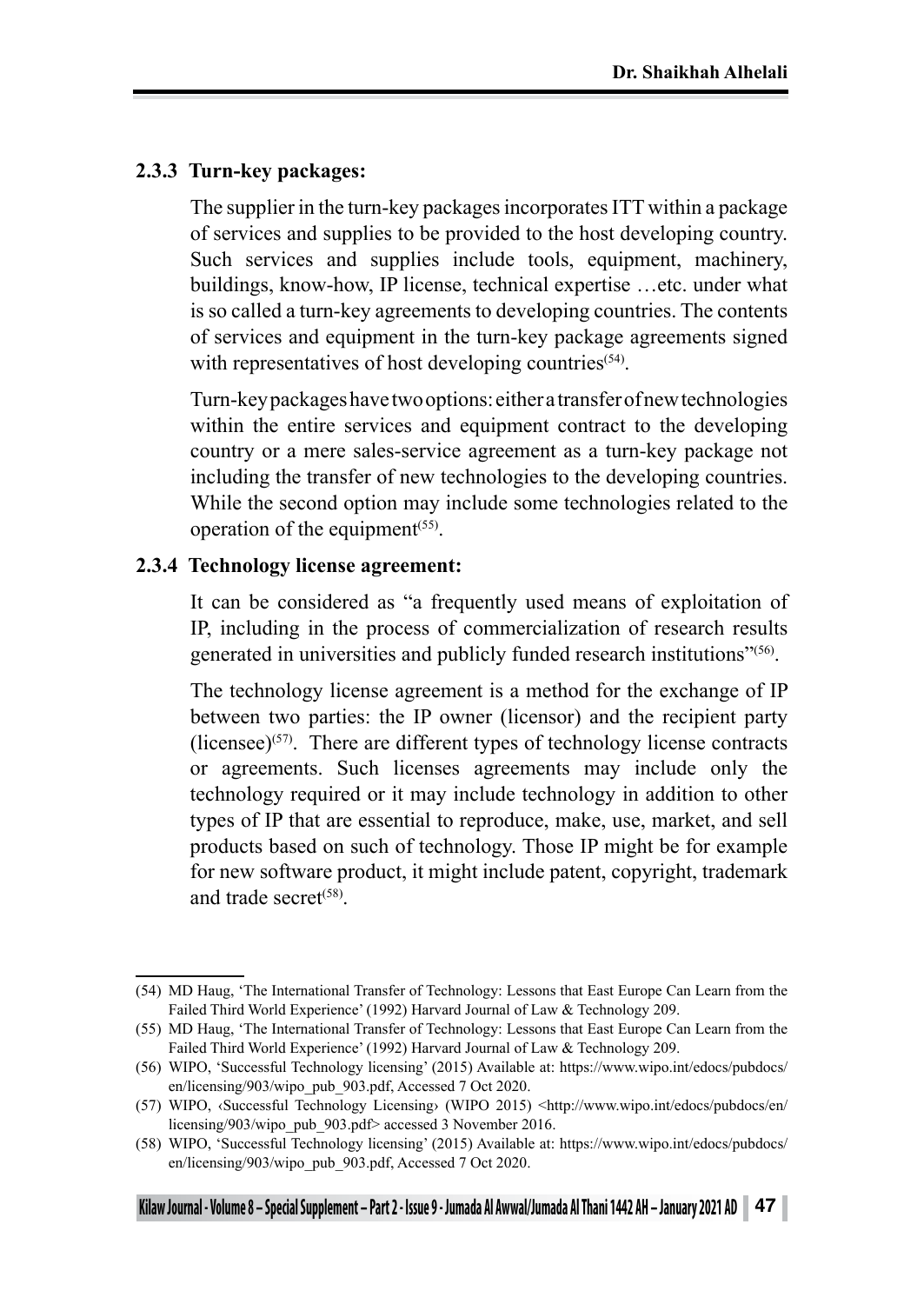Therefore, it is a key method that gives opportunity for developing countries to explore elements of IPs that required as assets for this new investment or business<sup>(59)</sup>. The technology license agreement is the purest type for ITT. Since IP covers a wide range of items that can be subject to licensing, such as patents, copyrights, formulae, technology, know-how, trade secrets, industrial designs, trademarks, etc<sup>(60)</sup>. The technology license agreement promotes limited transfer of some of the technology's contents, such as the know-how, patented technologies, or industrial designs,  $etc<sup>(61)</sup>$ .

In other words, a technology license agreement may include all types of IP elements that can allow developing countries to "create and market a product that complies with a technical standard or specification (e.g., a group of enterprises has agreed on a technical standard to ensure interoperability of devices and owners of IP essential to practice the standard pool their IP rights and license to anyone who wishes to use the standard on reasonable and nondiscriminatory terms)"(62).

A technology license agreement grants a person or an entity an authorization to use the patent<sup> $(63)$ </sup>. As per the IP laws such a grant is considered a waiver of some of the IP holder's rights. As a result, such waiver usually is limited by geographic area, time, or level of production<sup> $(64)$ </sup>. The IP owner waives its legal right to prevent any unpermitted or unauthorized production, use or sale of a product or service that violates a patent. The IP gave such waiver in return for a lump-sum payment. The lump sum payment is determined based on the technology's market value<sup>(65)</sup>.

<sup>(59)</sup> WIPO, ‹Successful Technology Licensing› (WIPO 2015) http://www.wipo.int/edocs/pubdocs/en/ licensing/903/wipo\_pub\_903.pdf, accessed 3 November 2016.

<sup>(60)</sup> WIPO, ‹Successful Technology Licensing› (WIPO 2015) http://www.wipo.int/edocs/pubdocs/en/ licensing/903/wipo\_pub\_903.pdf, accessed 3 November 2016.

<sup>(61)</sup> Philip J Wilson, ‹The Legal Structures Governing Technology Transfers and Joint Ventures with the People›s Republic of China› (1985) 3(1) Berkeley Journal of International Law http://scholarship.law. berkeley.edu/cgi/viewcontent.cgi?article=1026&context=bjil, accessed 4 November 2016.

<sup>(62)</sup> WIPO, 'Successful Technology licensing' (2015) Available at: https://www.wipo.int/edocs/pubdocs/ en/licensing/903/wipo\_pub\_903.pdf, Accessed 7 Oct 2020.

<sup>(63)</sup> WIPO, 'Technology Transfer in Countries in Transition: Policy and Recommendations. Division for certain countries in Europe and Asia' (2012) < http://www.wipo.int/export/sites/www/dcea/en/pdf/ Technology\_Transfer\_in\_Countries\_in\_Transition\_FINAL-21.08.2012.pdf >, accessed 1 February 2017.

<sup>(64)</sup> Philip J Wilson, ‹The Legal Structures Governing Technology Transfers and Joint Ventures with the Peopleys Republic of China> (1985) 3(1) Berkeley Journal of International Law <http://scholarship. law.berkeley.edu/cgi/viewcontent.cgi?article=1026&context=bjil> accessed 4 November 2016.

<sup>(65)</sup> Philip J Wilson, ‹The Legal Structures Governing Technology Transfers and Joint Ventures with the People›s Republic of China› (1985) 3(1) Berkeley Journal of International Law http://scholarship.law. berkeley.edu/cgi/viewcontent.cgi?article=1026&context=bjil, accessed 4 November 2016.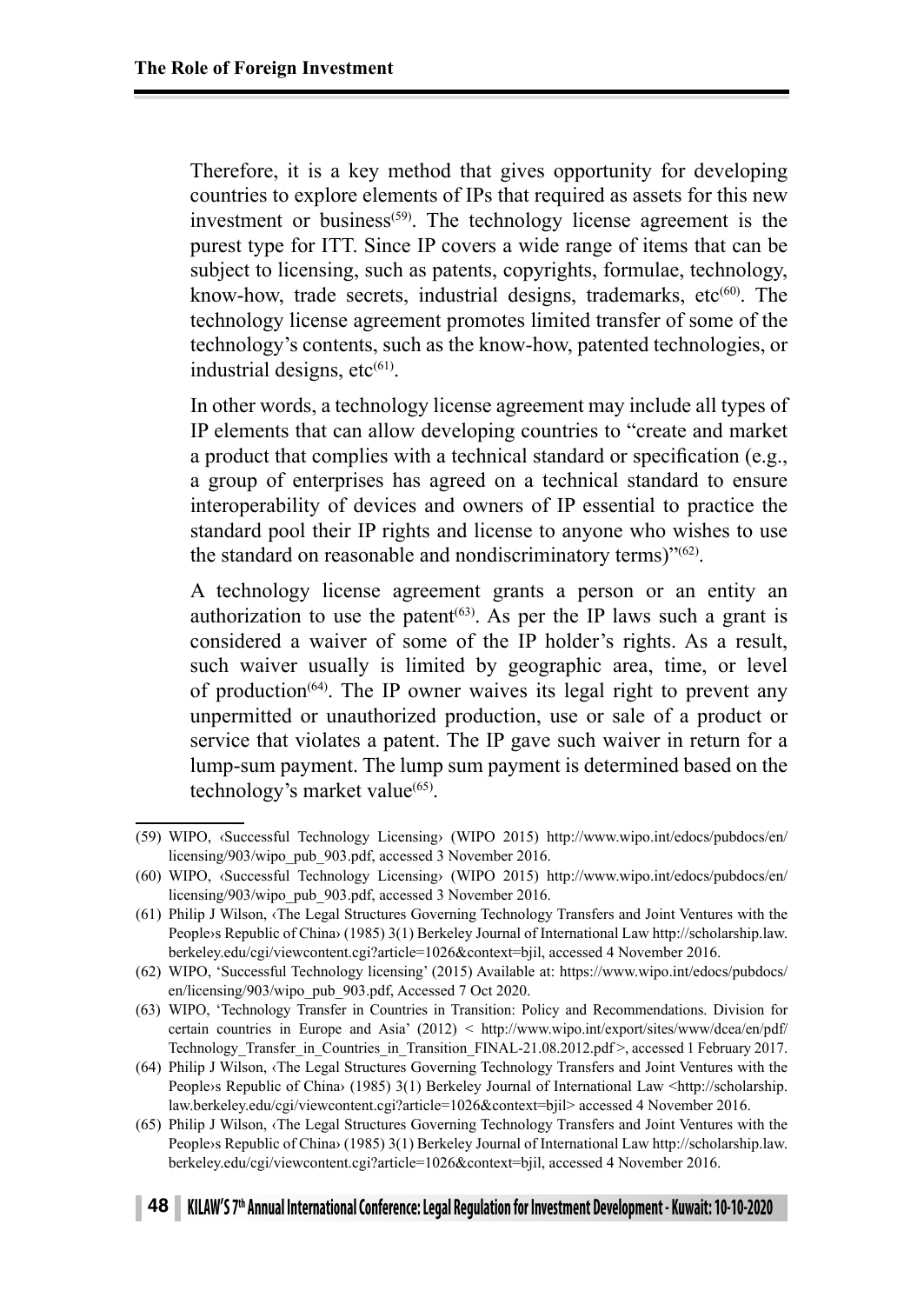Licenses typically involve the purchase of production or distribution rights protected by certain IP rights and the technical information and know-how required for an effective exercise of those rights<sup>(66)</sup>. Under the technology license agreement, permission may be granted for the purpose of using a patent, technology and trademarks, for example<sup>(67)</sup>.

According to that, it might be divided into the following types based on the objective of the permission: Patent licenses agreement: whereby patents are usually licensed for the particular technology used in the manufacturing process<sup>(68)</sup>; or Know-how licenses agreement: whereby a supplier demonstrates or delivers plans for a particular technology<sup> $(69)$ </sup>. And lastly, the related copy right, industrial design, software agreements … etc.

The technology license agreement is actually appropriate for small companies in high-technology sectors. Since a small company does not have the financial resources to export or to encourage inward FDI<sup>(70)</sup>. In addition, in a high-technology field, the chances are that the new technology can be upgraded, leaving the company in an uncompetitive position. Therefore, it will assist them to recoup the high costs of research and development ( $R&D$ ) at a low cost<sup>(71)</sup>.

In fact, there some concerns related to IP licenses. In order to use this method for ITT, the status of the use or resale of the technology after the expiry of the license must be addressed $(72)$ . In addition, to meet the objectives of ITT, the licensee must have control over the quality of the product, which includes the IP items $(73)$ .

<sup>(66)</sup> KE Maskus, 'Encouraging International Technology Transfer: UNCTAD-ICTSD Project on IPRs and Sustainable Development. USA: ICTSD and UNCTAD' (2004) < https://www.iprsonline.org/ resources/docs/Maskus%20-%20Encouraging%20International%20ToT-%20Blue%207.pdf >, accessed 11 January 2017.

<sup>(67)</sup> MD Haug, 'The International Transfer of Technology: Lessons that East Europe Can Learn from the Failed Third World Experience' (1992) Harvard Journal of Law & Technology 209.

<sup>(68)</sup> ibid.

<sup>(69)</sup> ibid.

<sup>(70)</sup> A Shamsavari, O Adikibi and Y Taha, 'Technology and Technology Transfer: Some Basic Issues' (UK: Kingston University) < http://eprints.kingston.ac.uk/6629/1/Shamsavari-A-6629.pdf >, accessed 1 January 2017.

<sup>(71)</sup> A Shamsavari, O Adikibi and Y Taha, 'Technology and Technology Transfer: Some Basic Issues' (UK: Kingston University) < http://eprints.kingston.ac.uk/6629/1/Shamsavari-A-6629.pdf >, accessed 1 January 2017.

<sup>(72)</sup> ibid.

<sup>(73)</sup> ibid.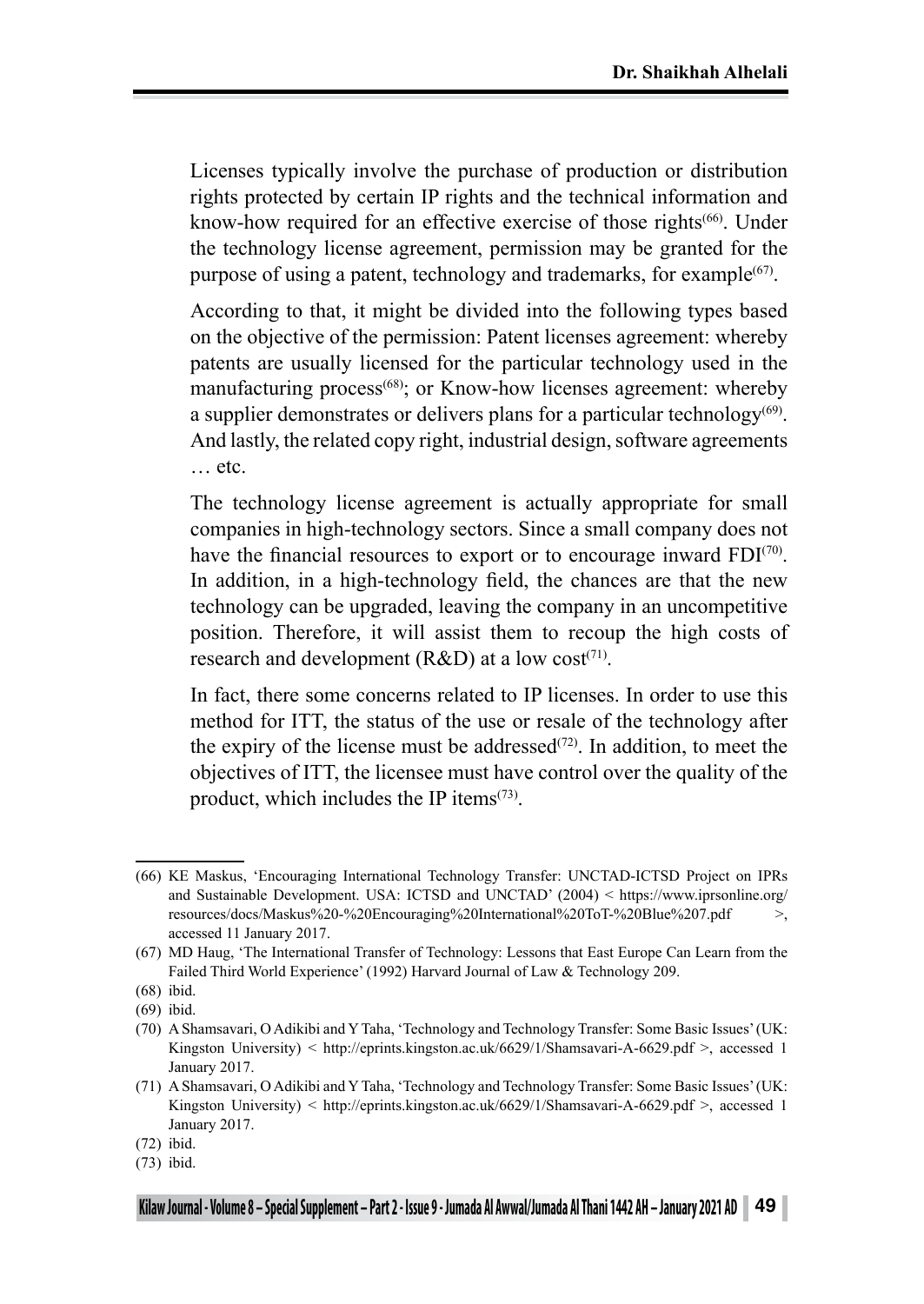If those concerns are taken into consideration, ITT pursuant to this method is very attractive to host countries, because it does not require capital investment by the licensor<sup> $(74)$ </sup>. Thus, this type of transfer will result in the avoidance of trade barriers imposed on the sale of plants and equipment, FDIs or joint ventures. License agreements also may be used locally, within the firm or other firms, or internationally.

#### **Conclusion and Recommendations:**

As previously mentioned, the foreign investor looks for a country that effectively protects the IP rights and prevent intellectual infringements, illegal copying and violations to trade marks, patents and copy rights laws. This is in accordance with the requirements of the minimum standards of protection required by the WTO, in particular the TRIPS Agreement. Globalisation and the openness of international trade have played a role in this regard. The TRIPS Agreement clearly reflects the globalisation of IP by linking the protection of IP to trade. The TRIPS Agreement recognizes only rights that are trade-related; customary IP rights were not a dominant issue during the TRIPS negotiations(75).

In fact, developing countries face challenges in implementing the TRIPS Agreement, especially when complying with its minimum standards of IP protection<sup>(76)</sup>. The TRIPS Agreement has not set out a legal obligation for countries to comply with an any particular standard of IP protection<sup> $(77)$ </sup>.

That's why it is important to have at least a basis for a relationship between developing effective standards for IP protection in a country and the promotion of ITT to that country. In this regard, does the IP protection contribute toward opening channels and opportunities for openness, development, and economic growth?

So, we suggest that this has to be clearly understood and discussed and agreed upon with foreign investor before signing the FDI. The role of IP protection in

<sup>(74)</sup> Philip J Wilson, ‹The Legal Structures Governing Technology Transfers and Joint Ventures with the People›s Republic of China› (1985) 3(1) Berkeley Journal of International Law http://scholarship.law. berkeley.edu/cgi/viewcontent.cgi?article=1026&context=bjil, accessed 4 November 2016.

<sup>(75)</sup> JJ Simons, 'Cooperation and Coercion: The Protection of Intellectual Property in Developing Countries' (1999) http://epublications.bond.edu.au/cgi/viewcontent.cgi?article=1159&context=blr, accessed 15 March 2014.

<sup>(76)</sup> Daniel J Gervais, ‹Intellectual Property, Trade & Development: The State of Play› [2005] 74(2) Fordham Law Review 505-535

<sup>(77)</sup> JJ Simons, 'Cooperation and Coercion: The Protection of Intellectual Property in Developing Countries' (1999) http://epublications.bond.edu.au/cgi/viewcontent.cgi?article=1159&context=blr, accessed 15 March 2014.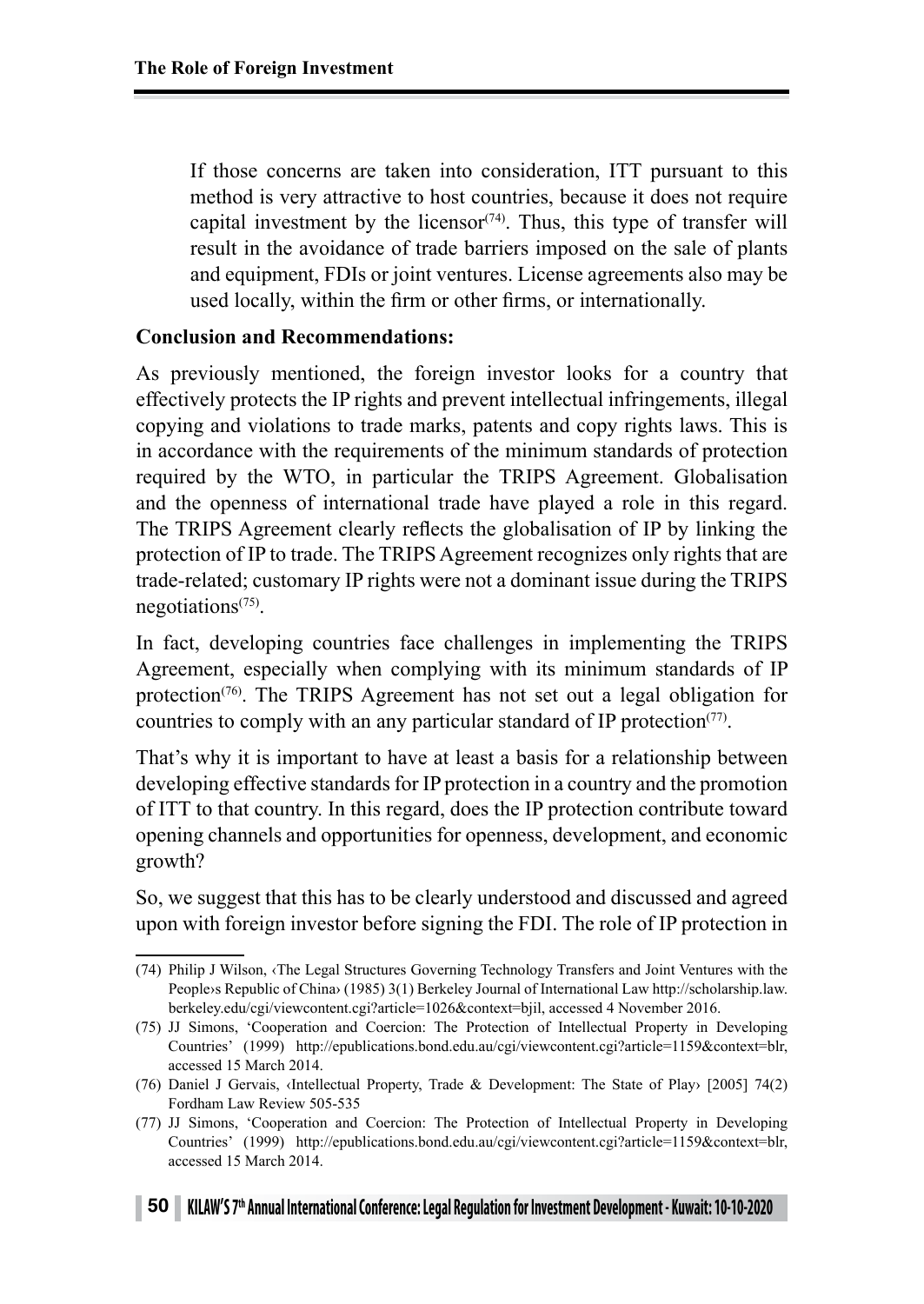encouraging ITT has to be evaluated in order to know exactly what is required from developing country.

This is necessary because knowledge is generally non-exclusive in nature, and it is not possible to prevent others from copying new inventions or technologies, even without the authorization of its creator or inventor. In simple words, nothing in law prevents others from creativity. Such incentive of creating increases whenever an invention is in market, and such inventions has a value. So, such invention is more likely among others to be copied or imitated, reducing the potential profits of the original creator<sup> $(78)$ </sup>.

Hence, the TRIPS Agreement incorporated ITT provisions and required all the signatory member nations to establish a minimum level or standard of protection for IP rights. The importance of the relationship between TOT and the protection of IP rights was explicitly recognized for the first time under the TRIPS Agreement. Although the TRIPS Agreement added a great deal to international aspects of both IP and TOT, the role of IP in encouraging TOT is still controversial. And as long as TRIPS is one of the annexed agreements to WTO Agreement therefore, it is linked to trade and economic growth.

So, Kuwait as a developing country is required to provide stricter IP protection in order to encourage ITT through FDIs. This is the approach of the developed countries, because such protection creates incentives for international investment and trade in the developing countries<sup>(79)</sup>. The developed countries' argument about providing a stricter IP protection is based also by the idea that the marriage between trade and IP processes under the TRIPS Agreement has been and will continue to be very beneficial to both trade and IP protection, in addition to benefiting developed and developing countries as well by promoting cross-border flows of technology from the developed to the developing countries<sup>(80)</sup>.

Moreover, the enforceability of IP protection in developing countries creates a sufficient incentive for transferring of technology to developing country(81).

<sup>(78)</sup> R Falvey and others, *The Role of Intellectual Property Rights in Technology Transfer and Economic Growth: Theory and Evidence* (UNIDO 2006). http://www.unido.org/fileadmin/user\_media/ Publications/Pub\_free/Role\_of\_intellectual\_property\_rights\_in\_technology\_transfer\_and economic\_growth.pdf, accessed 1 November 2016.

<sup>(79)</sup> EH Smith, 'Worldwide Copy Right Protection Under the TRIPS Agreement' in *International Intellectual Property Law & Policy* (Vol 3, Juris Publishing 1998) 54.

<sup>(80)</sup> Hanns ullrich, Reto M Hilty, Matthias Lamping, and Josef Drexl, *TRIPS plus 20: From Trade Rules to Market Principles* ( 2016) 344.

<sup>(81)</sup> CM Correa, 'Can the TRIPS Agreement Foster Technology Transfer to Developing Countries?' in KE Maskus and JH Reichman (eds), *International Public Goods and Transfer of Technology: Under a Globalized Intellectual Property Regime* (Cambridge 2005) 227.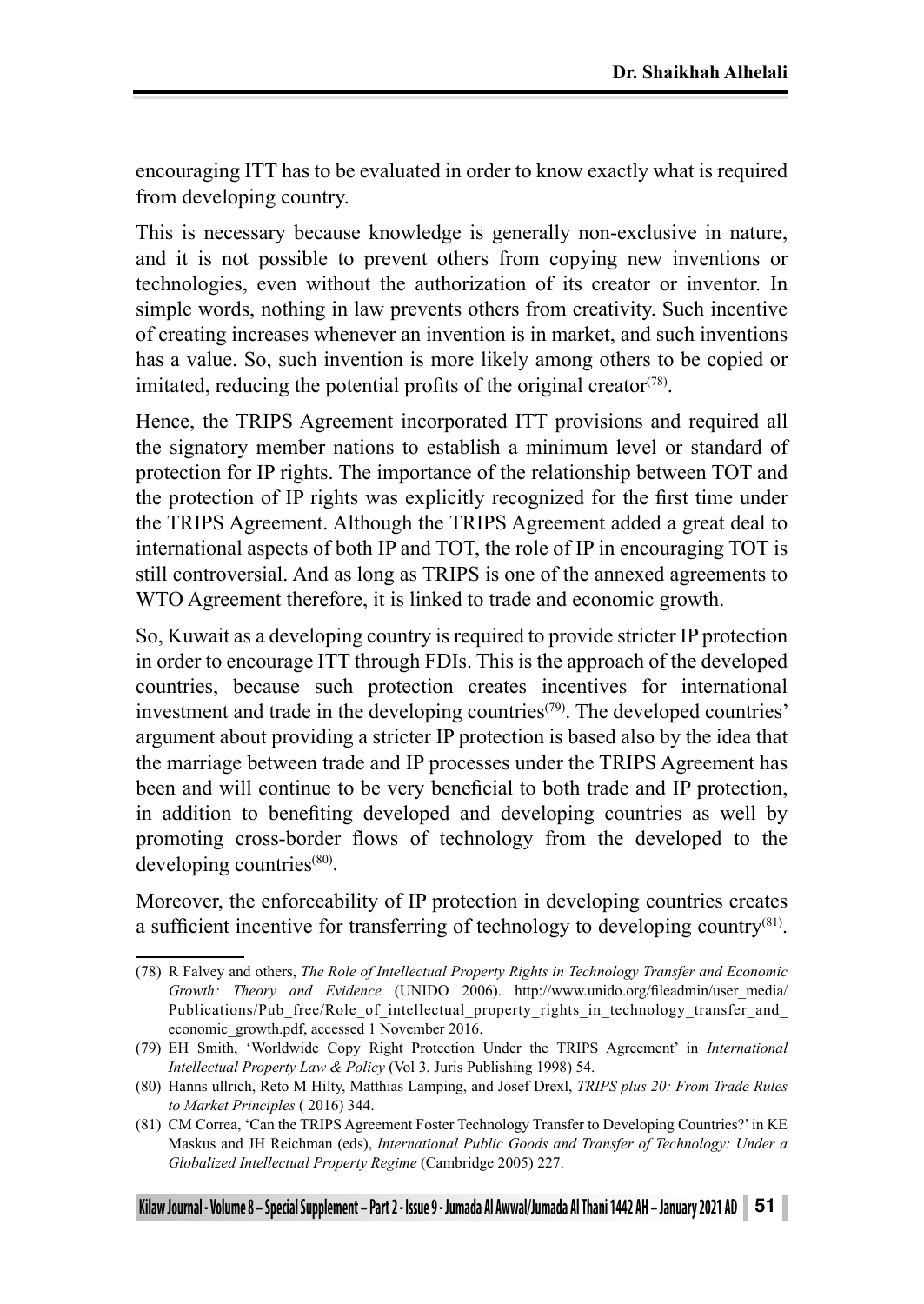Also, the effect of strong IP protection in terms of access to technology should also be taken into consideration.

In contract, developing countries has to improve the IP protection in a way that does not limit or hinder the transfer of technology. AS a stronger IP protection may lead to limited access to technology, although encouraging ITT requires access to the technology.

Therefore, developing countries may face challenges related to establishing and maintaining effective access to this information and devising mechanisms for deploying it effectively within an economy $(82)$ .

<sup>(82)</sup> UNCTAD, 'Compendium of International Arrangements on Transfer of Technology: Selected Instruments: Relevant Provisions in Selected International Arrangements Pertaining to Transfer of Technology' (2001) < http://unctad.org/en/docs/psiteipcm5.en.pdf > accessed 29 November 2017.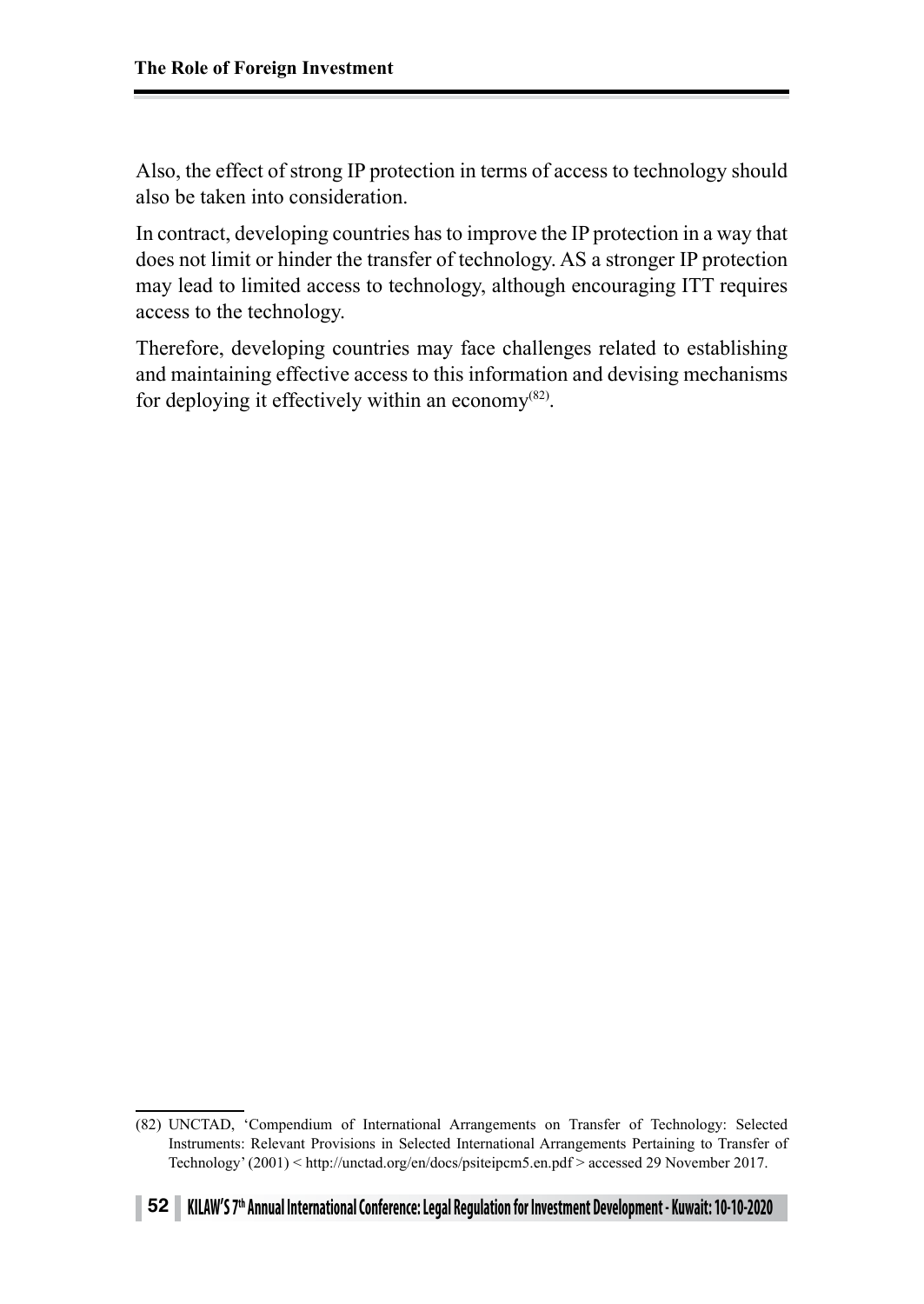## **Bibliography:**

- A Shamsavari, O Adikibi and Y Taha, 'Technology and Technology Transfer: Some Basic Issues' (UK: Kingston University) < http:// eprints.kingston.ac.uk/6629/1/Shamsavari-A-6629.pdf >, accessed 1 Sep 2020.
- Alison Slade, '*Articles 7 and 8 of the TRIPS Agreement: A Force for Convergence within the International IP System*' (2011) The Journal of World Intellectual Property Vol. 14, No. 6.
- Amy Jocelyn Glass and Kamal Saggi, *The Role of Foreign Direct Investment in International Technology Transfer,* 2008.
- CM Correa, 'Can the TRIPS Agreement Foster Technology Transfer to Developing Countries?' in KE Maskus and JH Reichman (eds), *International Public Goods and Transfer of Technology: Under a Globalized Intellectual Property Regime* (Cambridge 2005).
- Daniel J Gervais, 'Intellectual Property, Trade & Development: The State of Play' [2005] 74(2) Fordham Law Review.
- EH Smith, 'Worldwide Copy Right Protection Under the TRIPS Agreement' in *International Intellectual Property Law & Policy* (Vol 3, Juris Publishing 1998).
- Hanns ullrich, Reto M Hilty, Matthias Lamping, and Josef Drexl, *TRIPS plus 20: From Trade Rules to Market Principles* (2016).
- ICC, *ICC International Technology Transfer Contract* (ICC Publication No 674 2009).
- JJ Simons, 'Cooperation and Coercion: The Protection of Intellectual Property in Developing Countries' (1999) http://epublications.bond. edu.au/cgi/viewcontent.cgi?article=1159&context=blr, accessed 15 Sep 2020.
- KA Froot, '*Introduction to "Foreign Direct Investment*' Foreign Direct Investment (Vols 0-226-26621-4, University of Chicago Press 1993).
- KE Maskus, 'Encouraging International Technology Transfer: UNCTAD-ICTSD Project on IPRs and Sustainable Development. USA: ICTSD and UNCTAD' (2004) < https://www.iprsonline.org/resources/ docs/Maskus%20-%20Encouraging%20International%20ToT-%20 Blue%207.pdf>, accessed 11 Sep 2020.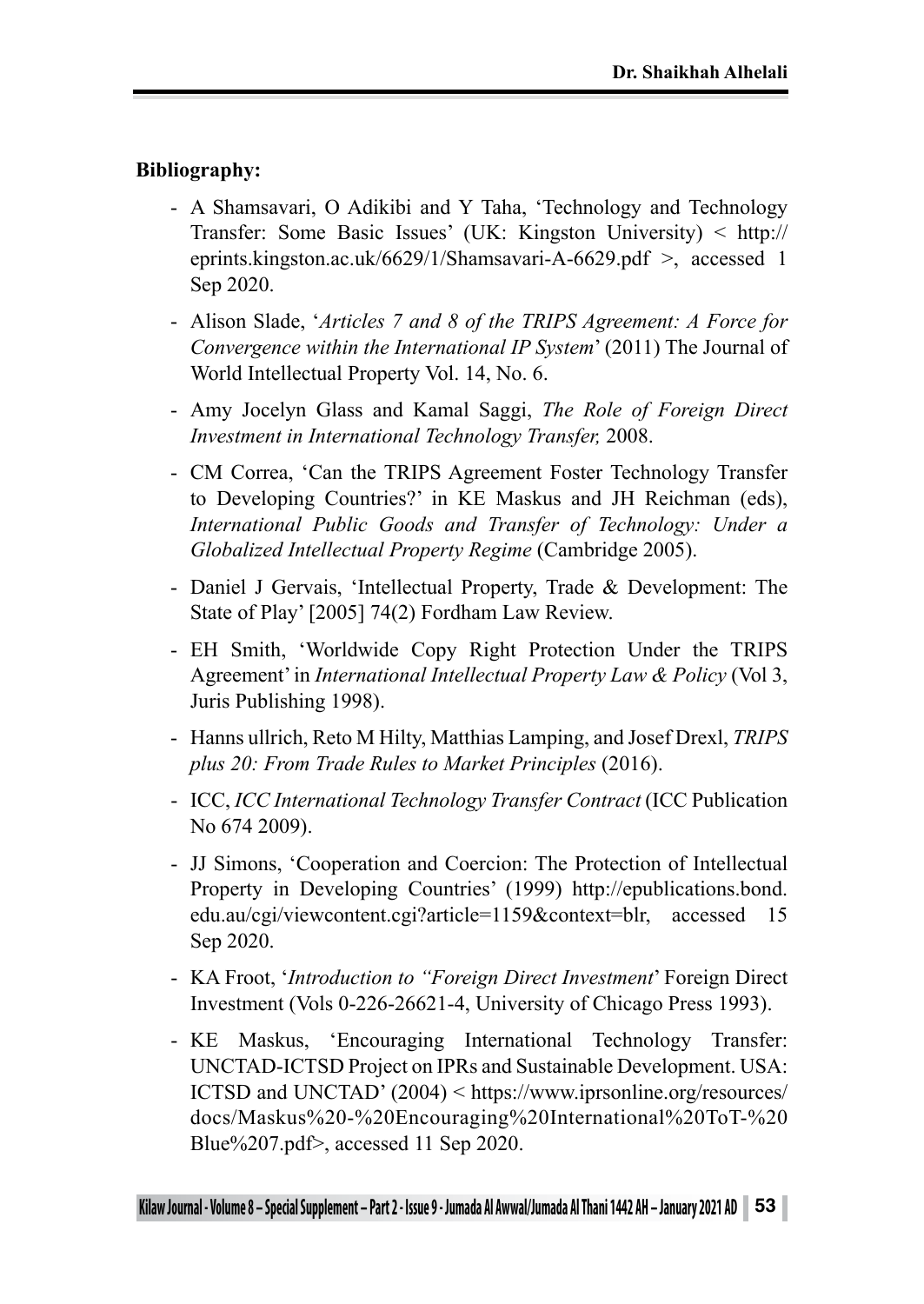- Louise Groenbech, 'Technology Transfer through Foreign Direct Investment to Developing Countries –The Role of the Home Country Measures' [2001] (ND) ECLOS https://www.eolss.net/Sample-Chapters/C15/E1-31-03-01.pdf, accessed 3 Sep 2020.
- MD Haug, 'The International Transfer of Technology: Lessons that East Europe can learn from the failed Third World Experience' (1992) Harvard Journal of Law & Technology.
- OCED, 'Foreign Direct Investment for Development: Maximising Benefits and Minimising Costs' (2002) < https://www.oecd.org/ investment/investmentfordevelopment/1959815.pdf >, accessed 15 Sep 2020.
- OECD, 'History' (OECD, n.d) http://www.oecd.org/about/history/, accessed 14 Sep 2020.
- Philip J Wilson, 'The Legal Structures Governing Technology Transfers and Joint Ventures with the People's Republic of China' (1985) 3(1) Berkeley Journal of International Law http://scholarship.law.berkeley. edu/cgi/viewcontent.cgi?article=1026&context=bjil, accessed 4 Sep 2020.
- PK Yu, 'The Objectives and Principles of the TRIPS Agreement' (2013) http://scholarship.law.tamu.edu/cgi/viewcontent.cgi?article=1456&co ntext=facscholar , accessed 2 Sep 2020.
- R Falvey and others, *The Role of Intellectual Property Rights in Technology Transfer and Economic Growth: Theory and Evidence* (UNIDO 2006). http://www.unido.org/fileadmin/user\_media/ Publications/Pub free/Role of intellectual property rights in technology transfer and economic growth.pdf, accessed 1 Sep 2020.
- Richard Lihua and David Greenwood, 'Technology Transfer in International Joint Venture Projects in China ' [2000] ND(ND) University of Northumbria http://www.arcom.ac.uk/-docs/proceedings/ ar2000-365-373\_Lihua\_and\_Greenwood.pdf, accessed 4 Sep 2020.
- Shaikhah Alhelali, *The International Transfer of Technology under the TRIPS Agreement- Thesis submitted to the University of Nottingham for the degree of Doctor of Philosophy at the School of Law,* 2017.
- Steven D Anderman and John Kallaugher, *Technology Transfer and the New EU Competition rules: Intellectual Property Licensing after Modernisation* (Oxford UP 2006).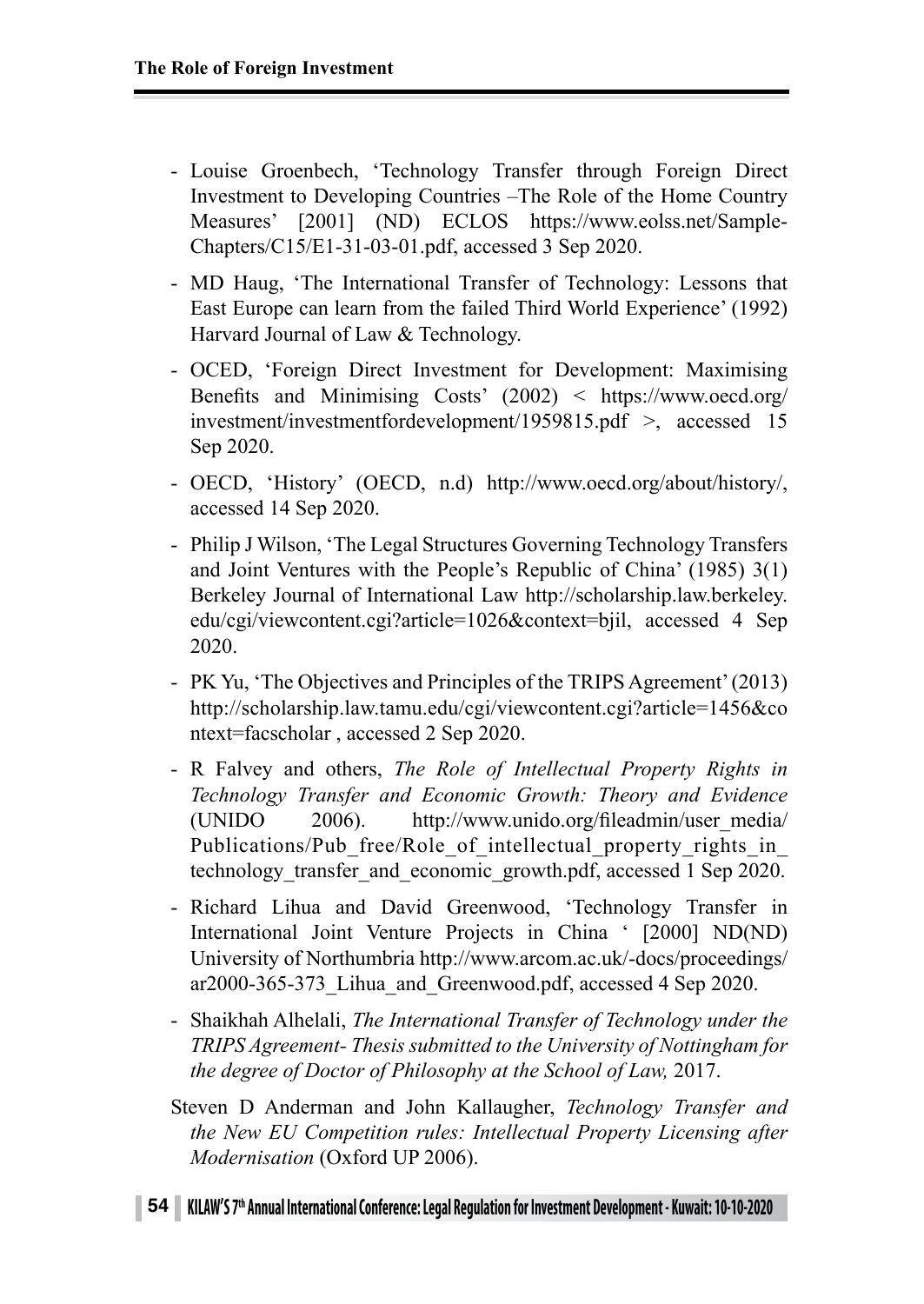- Suerie Moon, 'Meaningful Technology Transfer to the LDCs: A Proposal for a Monitoring Mechanism for TRIPS Article 66.2: ICTSD Programme on Innovation, Technology and Intellectual Property. ICTSD' (2011) http://ictsd.org/downloads/2011/05/technologytransfer-to-the-ldcs.pdf, accessed 11 Sep 2020.
- SY Tong, 'Foreign Direct Investment, Technology Transfer and Firm Performance' (Hong Kong, 2011) < http://hiebs2.hku.hk/public/ working\_papers/pdf/wp1023.pdf>, accessed 19 Sep 2020.
- TRIPS Council, *Special Discussion on Intellectual Property and Access to Medicines*, IP/C/M/31 (July 10, 2001) <https://docs.wto.org/dol2fe/ Pages/FE\_Search/FE\_S\_S009-DP.aspx?language=E&CatalogueIdList =90911&CurrentCatalogueIdIndex=0&FullTextSearch=>, accessed 15 Sep 2020.
- UN Statistic Division, 'Composition of Macro Geographical (Continental) Regions, Geographical Sub-regions, and Selected Economic and Other Groupings' (UN Statistic Division, n.d) http:// unstats.un.org/unsd/methods/m49/m49regin.htm#developed, accessed 25 Sep 2020.
- UNCTAD, 'Foreign Direct Investment, the Transfer and Diffusion of Technology, and Sustainable Development' [8 December 2010] General (ND) Trade and Development Board, UNCTAD http://unctad.org/en/ docs/ciiem2d2\_en.pdf, accessed 3 Sep 2020.
- UNCTAD, 'Transfer of Technology' [2001] n.d UNCTAD Series on Issues in International Investment Agreements http://unctad.org/en/ docs/psiteiitd28.en.pdf, accessed 9 September 2020.
- UNCTAD, 'Compendium of International Arrangements on Transfer of Technology: Selected Instruments: Relevant Provisions in Selected International Arrangements Pertaining to Transfer of Technology'  $(2001)$  < http://unctad.org/en/docs/psiteipcm5.en.pdf > accessed 29 Sep 2020.
- UNCTAD, 'UNCTAD Series on Issues in International Investment Agreements' (2001).
- UNCTAD, *The Role of International Investment Agreements in Attracting Foreign Direct Investment to Developing Countries*, (2009: New York and Geneva) p.p 1:10 available online at: https://unctad.org/system/files/ official-document/diaeia20095\_en.pdf, accessed 16 Sep 2020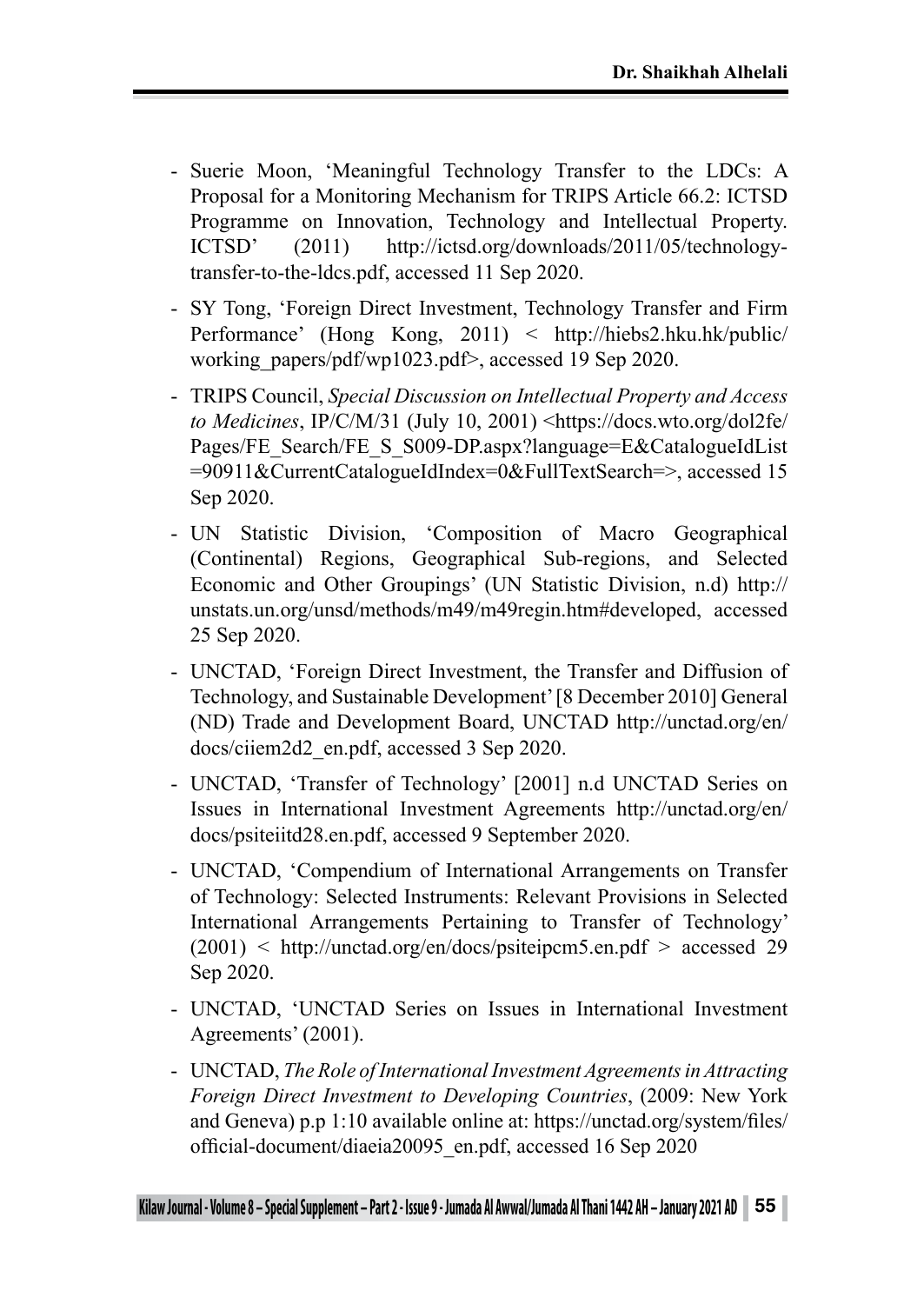- WIPO, 'What is Intellectual Property?' (WIPO-Administered Treaties, n.d.)http://www.wipo.int/edocs/pubdocs/en/intproperty/450/wipo\_ pub\_450.pdf, accessed 12 Sep 2020.
- WIPO, 'Successful Technology licensing' (2015) Available at: https:// www.wipo.int/edocs/pubdocs/en/licensing/903/wipo\_pub\_903.pdf, Accessed 7 Oct 2020.
- WIPO, 'Overview of Contractual Agreements for the Transfer of Technology' (2013) < http://www.wipo.int/export/sites/www/sme/en/ documents/pdf/technology\_transfer.pdf >, accessed 23 Sep 2020.
- WIPO, 'Technology Transfer in Countries in Transition: Policy and Recommendations. Division for certain countries in Europe and Asia' (2012) < http://www.wipo.int/export/sites/www/dcea/ en/pdf/Technology Transfer in Countries in Transition FINAL-21.08.2012.pdf>, accessed 1 Sep 2020.
- World Economic Forum, *Foreign Direct Investment as a Key Driver for Trade, Growth and Prosperity: The Case for a Multilateral Agreement on Investment*, (2013: Switzerland) Available online at: https:// www3.weforum.org/docs/GAC13/WEF\_GAC\_GlobalTradeFDI\_ FDIKeyDriver\_Report\_2013.pdf, accessed in 20 Sep 2020.
- World Intellectual Property Organization (WIPO), 'Implication of the TRIPS Agreement on Treaties Administered by WIPO' [2012] ND(ND) WIPO Publication No. 464.
- WTO, '6 Ways the WTO can Help Countries Develop' (WTO: Help Countries Develop, 26 September 2016) https://www.wto.org/english/ thewto e/whatis e/10thi e/10thi06 e.ht, accessed 28 Sep 2020.
- WTO, 'Development: Definition. Who are the Developing Countries in the WTO?' (WTO: Development, n.d) https://www.wto.org/english/ tratop\_e/devel\_e/d1who\_e.htm, accessed 28 Sep 2020.